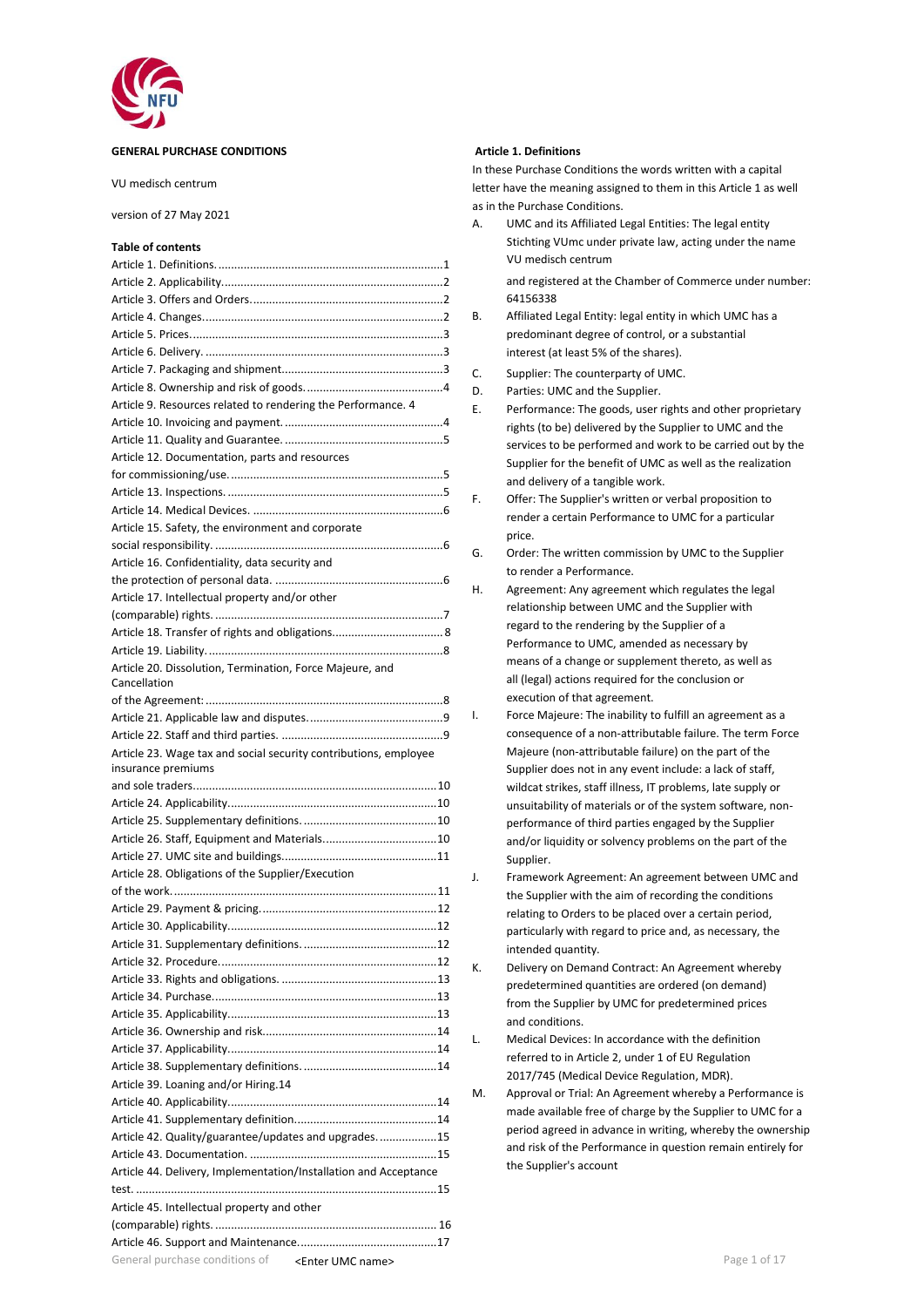

and the Supplier comes to collect the Performance again after the agreed period.

- N. Consignment: An Agreement whereby the Supplier gives a Performance in consignment to UMC free of charge for a period agreed in writing, with the ownership and risk of the Performance in question only transferring to UMC at the moment at which UMC starts using or consuming the Performance in question.
- O. General Purchase Conditions: These general purchase conditions of UMC.
- P. Recall: The recalling or removing by the Supplier from UMC (or the provision of further instructions or additional information, such as a Field Safety Notice or Safety Warning) of articles and/or Medical Devices on the basis of a subsequent delivery due to a failure which has come to the Supplier's attention in the field of quality, safety and/or the use of a product, as a result of which this product does not provide the safety and/or use options which can reasonably be expected when executing a medical treatment contract.

### <span id="page-1-0"></span>**Article 2. Scope of application**

- 2.1 The Purchase Conditions are applicable to, and are part of, all Orders and all Agreements relating to (part of) the Performance.
- 2.2 The applicability of any general or specific Supplier conditions or stipulations, however named, is explicitly rejected.
- 2.3 If, in the opinion of the court, any provision of these Purchase Conditions is not applicable, or is invalid, only the provision in question will be regarded as non-existent, while the rest of the Purchase Conditions will continue to apply in full. The Parties will consult in order to replace the non-applicable or invalid provision with a new provision, whereby the goal and purport of the previous provision will be observed as much as possible.
- 2.4 In the event of conflict between the provisions of these Purchase Conditions and the provisions of the Agreement, the provisions of the Agreement will take precedence over the provisions of the Purchase Conditions.
- 2.5 Changes and/or additions to these Purchase Conditions are only valid if these have been agreed in writing between the Parties. The change and/or addition only applies to the Agreement in question.
- 2.6 In the Purchase Conditions electronic data traffic and faxes are regarded as equivalent to written documents. Electronic data traffic is taken to mean the messages sent by email, Internet, EDI and comparable forms of data transmission.

### <span id="page-1-1"></span>**Article 3. Offers and Orders**

- 3.1 Requests for an Offer do not bind UMC and should be regarded as an invitation to issue an Offer. The Offer is free of charge for UMC. The Offer is irrevocable and will remain valid for a period of sixty calendar days, counting from the date of the Offer.
- 3.2 UMC is entitled to cancel the Agreement at any time if the Supplier has demonstrably not yet started executing the Agreement. In that case UMC will reimburse the Supplier the costs it has incurred, insofar as these costs are reasonable.
- 3.3 If the Supplier starts the work/delivery without having received an Order, the Supplier will do so for its own account and risk.
- 3.4 In the case of Delivery on Demand Contracts, the Agreement is formed on each occasion at the moment at which UMC sends and/or has sent the Order within the framework of the Delivery on Demand Contract.
- 3.5 The Supplier is regarded as being sufficiently informed about the objectives of UMC in relation to the Agreement, the organization of UMC, the circumstances under which and the environment in which the Performance and - if applicable the processes whereby the Performance will be used and the data flows that will then be processed.
- 3.6 In this instance the Supplier will be regarded as having accepted these General Purchase Conditions as soon as a start is made to rendering the Performance.

### <span id="page-1-2"></span>**Article 4. Changes**

- 4.1 UMC is entitled to request variations in the amount of work. Variations in the amount of work can only exist insofar as UMC has given written instructions to that effect. In the event of less work, the price for the Performance will be proportionally reduced.
- 4.2 If, in the Supplier's opinion, additional work has taken place and this has consequences, in the Supplier's opinion, for the agreed price and/or delivery time, the Supplier will be obliged, before implementing the change, to inform UMC to this effect in writing as soon as possible but by no later than within 8 days after the notification of the required change

. It will never be possible to charge work which the Supplier could have anticipated in advance as additional work. If, in UMC's opinion, these consequences for the price and/or delivery time are unreasonable as regards the nature and scope of the change, UMC will be entitled to dissolve the Agreement by sending a written notification to that effect to the Supplier unless, in view of the circumstances, this is contrary to the principle of reasonableness and fairness. A dissolution on the grounds of this paragraph does not entitle the Supplier to compensation for any loss or damage.

- 4.3 Only after written approval from UMC can the Supplier make or implement changes to the scope, composition and/or nature of Performance to be rendered, the accessories and the relevant packaging. By giving approval UMC does not accept any liability and/or risk with regard to the technical, constructive and/or functional reliability of the Performance.
- 4.4 In the event of mistakes in, or contradictions or incompleteness between, parts of the Order or the Agreement, the Supplier must consult with UMC before starting to execute it so that the Order can be amended as necessary.
- 4.5 With regard to changes in the Agreement, the Supplier will apply the same unit prices and markups as already included in the Agreement, unless the Parties have agreed lower unit prices and mark-ups for variations in the amount of work.

#### <span id="page-1-3"></span>**Article 5. Prices**

5.1 The agreed prices are fixed for the term of the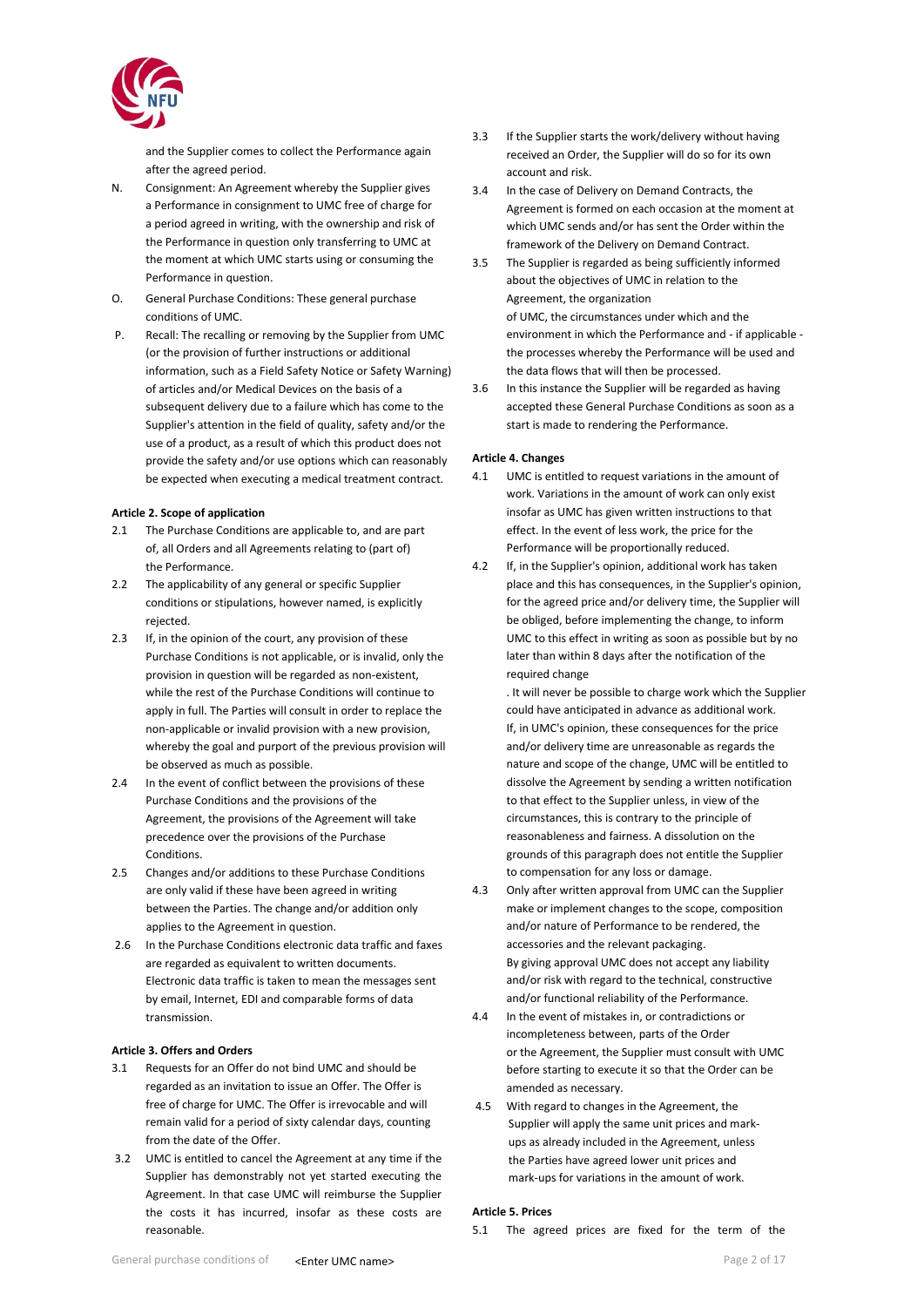

Agreement and are consequently not subject to review.

5.2 The agreed prices are in euros, exclude VAT (unless explicitly stated otherwise), are based on the 'delivery duty paid' delivery condition (DDP Incoterms 2010) and cover all costs connected to fulfillment of the Supplier's obligations under the Agreement. The Supplier is obliged to state the applicable VAT percentage. The prices include a breakdown of the travel and accommodation costs, any hourly rates and the number of hours necessary for each individual element.

## <span id="page-2-0"></span>**Article 6. Delivery**

- 6.1 The interpretation of delivery conditions is subject to the latest version of the 'Incoterms' as published by the International Chamber of Commerce at the time that the Agreement was formed.
- 6.2 Delivery takes place DDP to the agreed delivery destination.
- 6.3 The delivery time and the delivery period, or the latest date on which the Performance must have been rendered, are hard deadlines. In the event of late delivery, the Supplier will be in default without further notice of default being required. If the Supplier expects it to be impossible to make the delivery on time in accordance with the arrangements, the Supplier must inform UMC's purchasing department immediately to that effect in writing, stating the relevant circumstances, and must make an immediate proposal regarding the taking of interim arrangements. The Supplier is only entitled to render an alternative Performance after UMC has given permission to do so in writing.
- 6.4 A delivery of goods must be accompanied by a packing list which must be clearly attached to the exterior of the dispatch package. The packing list must state the UMC order number(s) as well as the article number(s), quantity/quantities, article description(s), and batch numbers.
- 6.5 The Supplier may combine various goods deliveries into 1 consignment, but these must be separately packed per order (or order number) and each (inner) package must be accompanied by a packing list per order number. The separate packages must each fulfill the stipulations in Article 7.1 of these Purchase Conditions. If the Supplier combines a number of orders into 1 consignment, it must be possible to check on the exterior of the dispatch package which order numbers the consignment relates to and the Supplier must also attach an extra packing list per order number.
- 6.6 If a Performance rendered by the Supplier is subject to export regulations or export licenses (such as, but not exclusively, those of the EU or the United States), the Supplier must indicate to UMC in writing and in a structured manner which regulations and licenses this concerns and keep UMC updated so that an up-to-date overview is always available at UMC.
- 6.7 Deliveries will take place exclusively via the UMC goods inwards department, unless agreed otherwise between UMC and the Supplier. Deliveries will take place during the regular opening times of the UMC goods inwards department.
- 6.8 Upon delivery UMC will only sign for the number of items

received and is the only party authorized to do so. Signing for receipt explicitly does not imply approval.

- 6.9 Deliveries of goods in bulk quantities will be made on Europallets and, if desired by UMC, on a fixed day of the week.
- 6.10 The rendering of a Performance also includes the making available of all accompanying resources as referred to in Article 9 of these Purchase Conditions, as well as the delivery of all accompanying documentation in the Dutch language (for example in relation to maintenance, operation, safety and sterilization), drawings, quality and guarantee certificates. Technical documentation may be provided in the English language. Manuals relating to daily use by users of the Performance must be made available in Dutch.
- 6.11 The rendering of the Performance to UMC does not prevent UMC from invoking non-compliance by the Supplier of its obligations at a later date.
- 6.12 If UMC asks the Supplier to postpone delivery of an item, the Supplier will store, secure and sufficiently insure the Performance properly and in a manner in which it is recognizably intended for UMC. Any related reasonable costs can be charged on in consultation with UMC.

#### <span id="page-2-1"></span>**Article 7. Packaging and shipment**

- 7.1 Goods must be adequately packed and marked in accordance with statutory regulations and decisions and any additional UMC regulations in such a way that they reach their destination in good condition. What is more, the delivery and packaging of sterile medical devices must comply with the guidelines of the Association of Specialists in Sterile Medical Devices [Vereniging van Deskundigen Steriele Medische Hulpmiddelen] (VDSMH) entitled 'Requirements for the delivery of single use sterile medical devices' [Eisen aan de levering van steriele medische hulpmiddelen voor eenmalig gebruik]. The dispenser package must contain at least the following information: Description of article, batch number, supplier's article code, CE + notified body, expiry date, measurements/dimensions (if applicable), and barcode. The articles at the various packaging levels must be equipped with a barcode in GS1 format. The barcode at all levels until the final level, the single package, must be accompanied by, at least, the following information: - GTIN code.
	- Expiry date.
	- Batch number and/or series number.
- 7.2 The Supplier is liable for loss or damage caused due to inadequate packaging. The Supplier will arrange the collection, or the return, of the damaged items and will arrange a new (undamaged) delivery within 2 working days without this leading to any extra costs for UMC. In emergencies, at the discretion of UMC, the Supplier is obliged to arrange a new delivery, by a shorter deadline imposed by UMC, without this leading to any extra costs for UMC.
- 7.3 The package contents must be clear and easy to check from the outside. If the package contents have to be stored cool, sterile, or in any other special way, this will be stated clearly and legibly on the package.
- 7.4 All packaging (with the exception of returnable packaging) will become the property of UMC upon delivery, unless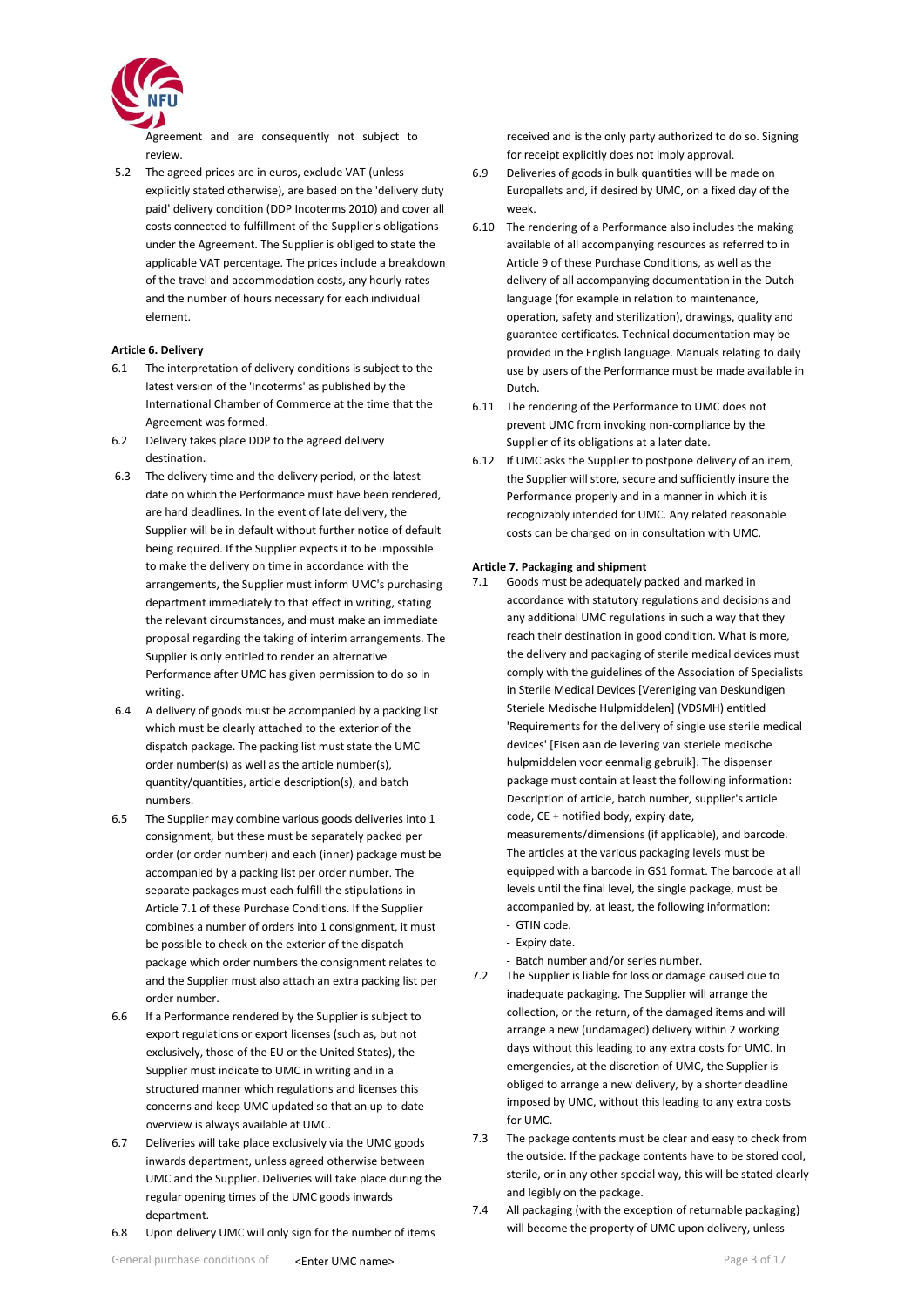

UMC decides against this. In the latter case Article 7.5 of these Purchase Conditions will apply in full. In the packing list accompanying a goods delivery the Supplier must indicate whether returnable packaging has been used. Moreover, the Supplier must clearly indicate that the packaging is returnable packaging. In the event of returnable packaging which is subject to a deposit, the Supplier must register this and specify it on the invoice.

- 7.5 Return shipments of returnable packaging will take place for the Supplier's account and risk to a destination it indicates. Return shipments of returnable packaging will take place within 14 days after UMC has notified the Supplier of the return shipment in question.
- 7.6 If, at the request of UMC, the Supplier processes or destroys packaging materials, this will take place for the Supplier's account and risk.

### <span id="page-3-0"></span>**Article 8. Ownership and risk of goods**

- 8.1 Ownership of the Performance or parts of the Performance will transfer to UMC upon delivery. If it has been agreed between the Parties that the Performance must first be approved by UMC, the risk will not transfer until after approval by UMC. Exceptions are the Performances rendered on the basis of Approval or Trial, Hiring, Loaning, and Consignment.
- 8.2 Contrary to the provisions of Article 8.1, UMC will acquire, in the instance referred to in Article 6.12, the ownership of a good at the moment at which it is stored on behalf of UMC.
- 8.3 If, contrary to the provisions of Article 10 of these Purchase Conditions, whole or partial advance payment has been agreed, UMC will acquire, pursuant to the advance payment it has made, without any additional act of transfer being required, the ownership of all materials, raw materials and semi-finished goods which the Supplier uses for the execution of the Agreement or which are intended to be used for that purpose, such up to the value of the amount paid in advance. The Supplier is obliged to keep the materials, raw materials and/or semi-finished goods in question, free of charges and rights, for UMC, to insure them sufficiently and store them separately on behalf of UMC and indemnify them against loss, damage and the execution of rights by third parties.
- 8.4 If UMC exchanges/returns a Performance, whether with accessories or otherwise, the risk of this Performance will transfer to the Supplier at the moment at which the Performance is handed over to the carrier.

### **Article 9. Resources related to rendering the Performance**

- 9.1 Materials, unused or unprocessed raw and auxiliary materials, tools, drawings, models, instructions, specifications, software and other resources made available by UMC, or purchased or manufactured by the Supplier for UMC's account, will continue to be owned by UMC, or will become owned by UMC at the moment of purchase or manufacture.
- 9.2 The Supplier will render in advance to UMC the Performance for which raw materials and/or auxiliary materials and/or software made available by UMC, or purchased or manufactured by the Supplier for UMC's account, have been used or processed at the moment the raw and auxiliary materials and software are used or processed.
- 9.3 The Supplier is obliged to mark the materials and resources referred to in Article 9.1 as recognizable property of UMC, to keep them in good condition, and to insure them for its account and risk against all risks, as long as the Supplier acts as keeper with regard to those resources.
- 9.4 The Supplier is obliged to return to UMC the materials and resources referred to in Article 9.1 no later than at the time of the final (part) delivery to which the resources relate.
- 9.5 Any change to or deviation from the materials and resources referred to in Article 9.1, as well as the use of these materials and resources for, or in connection with, any purpose other than the rendering of the Performance to UMC will be allowed only following prior written permission from UMC. This approval will not affect the Supplier's guarantee obligations.
- 9.6 Insofar as applicable the Supplier will remain responsible for assessing the accuracy of the resources and information made available to it, insofar as this is important for the rendering of its Performance.

#### <span id="page-3-1"></span>**Article 10. Invoicing and payment**

- 10.1 Insofar as UMC has issued an Order to the Supplier, the latter must - after the rendering of the Performance referred to in the Order - submit an invoice per Order (per order number), unless the Order stipulates otherwise. In that case the stipulations on the Order will apply. The order number must be stated clearly on the invoice. At the request of UMC the Supplier must also state the cost item, internal contact person, or other relevant information on the invoice.
- 10.2 Any delivery or return by the Supplier must also be invoiced or credited separately. Debiting and crediting may never be settled on a single invoice.
- 10.3 In the event of complete and correct execution of the Agreement, UMC will pay the relevant invoiced amount within thirty days after the date stated on a correct invoice. Any statutory interest payable by UMC will be the statutory interest referred to in Article 119(3) of Book 6 of the Dutch Civil Code.
- 10.4 If advance payment has been agreed, the Supplier must, at the first request and for its own account, provide an unconditional and irrevocable bank guarantee (including the payable amount of VAT) which has been issued by a reputable financial institution which is acceptable to UMC and licensed by De Nederlandsche Bank, or another comparable authorization under public law.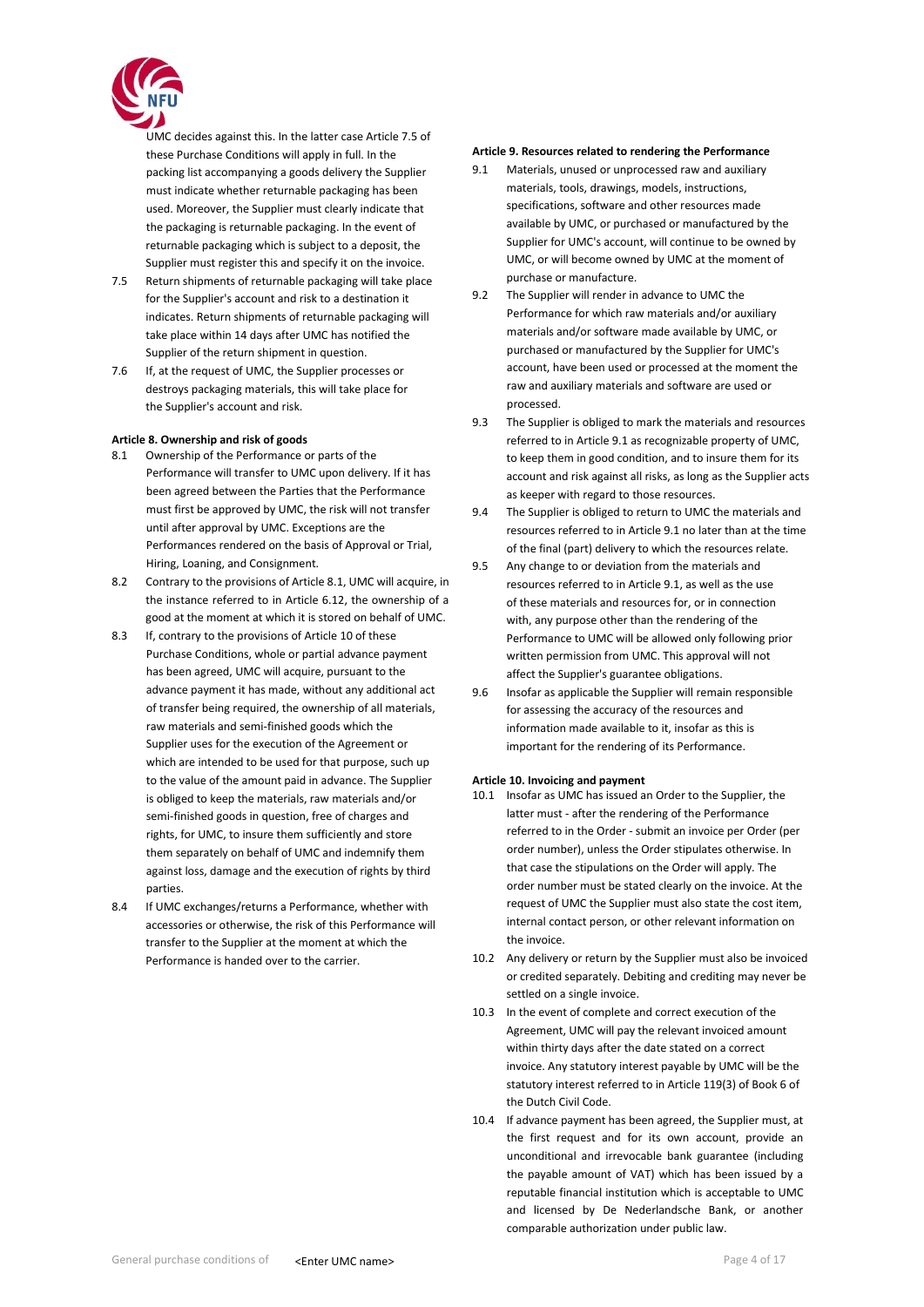

- 10.5 Payment by UMC does not in any way imply any relinquishment of rights.
- 10.6 UMC is entitled to set off any amounts it can claim from the Supplier, on any account, whether due and payable or otherwise, against amounts which it owes the Supplier.
- 10.7 UMC is always entitled to suspend its obligations in relation to an Agreement if and insofar as the Supplier (partially) fails in the fulfillment of its obligation.
- 10.8 UMC will not pay any interest charges, collection costs, or other costs for invoices if the Supplier has submitted an inaccurate, incomplete or otherwise incorrect invoice or in the event that the Supplier fails to fulfill its obligations.
- 10.9 Transaction costs relating to payments (for example in relation to payments to foreign bank accounts) are for the Supplier's account.

#### <span id="page-4-0"></span>**Article 11. Quality and Guarantee**

- 11.1 The Supplier guarantees that the Performances rendered fulfill the agreements, have the characteristics promised and which UMC may expect, are sound and free of defects, are in accordance with the agreed specifications and the documentation submitted, are suitable for the purpose for which they are intended, are ready for use and meet the highest legal requirements and other government regulations, including European legislation and regulations and regulations by lower ranking authorities, as well as the highest requirements of the safety, environmental, and quality norms or certification used within the sector, as all of these applied at the time the Performance was rendered. The Supplier also guarantees that the Performance is unencumbered and free of attachments.
- 11.2 The Supplier is obliged to stipulate vis-à-vis its subsuppliers that they transfer guarantee certificates and resulting guarantees, which are transferred by possible third parties for parts they deliver/generate, directly to UMC as well. The failure to provide such a guarantee certificate, or have one provided, does not release either the Supplier or the third parties it engages from the obligations in question. In the event of a discrepancy between various guarantee texts concerning one and the same part, the most favorable guaranteed text for UMC will apply.

# **Article 12. Documentation, parts and resources for commissioning/use**

- 12.1 Without prejudice to the provisions of Article 6.10, the Supplier guarantees that all parts, resources, attachments, tools, technical documentation, instructions for use, instruction manuals, safety sheets, and other resources (including but not limited to elearning modules) which are necessary or prescribed for the realization of the goal indicated by UMC will also be delivered, even if they are not referred to by name. In the event of the delivery of medical devices which have to be cleaned, disinfected and sterilized, the Supplier will provide the cleaning and sterilization instructions. Accompanying validation reports will be made available to UMC on request or offered for inspection.
- 12.2 UMC is free to use these resources, including the copying of documentation for its own use.
- 12.3 The Supplier is obliged to keep in stock parts of goods it is to deliver, including spare parts and consumable components and spare articles, relating to the delivered goods, for the usual operating life (based on the circumstances of normal use and for at least a period of 10 years after the actual date delivery or installation) and to deliver them on demand.
- 12.4 Without prejudice to the provisions of Article 12.3 the Supplier guarantees, in any event if the Performance to be rendered concerns a medical device consisting of a device, to maintain the Performance for a period of 10 years after acceptance

insofar as an instruction to that effect is issued.

### <span id="page-4-1"></span>**Article 13. Inspections**

- 13.1 Inspections, checks and/or testing by UMC or persons or bodies designated for that purpose by UMC can take place both before and after rendering the Performance.
- 13.2 With this in mind the Supplier will grant access to production and storage locations and will cooperate with the desired inspections, checks, and testing and will provide the necessary documentation and information for its own account.
- 13.3 If necessary the Supplier will inform UMC on time in advance of the time at which inspections, checks and/or testing can take place.
- 13.4 The Supplier is entitled to attend the inspections, checks and/or testing.
- 13.5 If the Performance is wholly or partially rejected during inspections, checks and/or testing before, during or after the Performance has been rendered, UMC will report this in writing to the Supplier.
- 13.6 In the event that the Performance is rejected during or after rendering, the risk of the rejected Performance will transfer to the Supplier as from the date of the notification referred to in Article 13.5 of these Purchase Conditions.
- 13.7 If it transpires that, irrespective of the results of any inspections, checks and/or testing, the Performance does not fulfill the provisions of Article 11 of these Purchase Conditions and/or the Agreement, the Supplier will, at UMC's discretion, repair or replace the faulty Performance for its own account, at the first request, after the faulty Performance has been returned, unless UMC prefers to terminate of the Agreement in accordance with the provisions of Article 20 of these Purchase Conditions.
- 13.8 In emergencies and also if, after consulting with the Supplier, it must be reasonably assumed that the Supplier cannot or will not repair or replace, or cannot or will not repair or replace on time or properly, UMC will have the right to repair or replace itself, or have this carried out by a third party.
- 13.9 If the Supplier does not recover the delivered and rejected Performance within 10 working days after the date of the written notification, UMC will be entitled to return the Performance for the Supplier's account and to have any Performances already invoiced credited within 14 days, such without prejudice to other rights of UMC.
- 13.10 Examinations, inspections, testing and/or assessments, or the lack thereof, will not prejudice UMC's rights with regard to the Performance.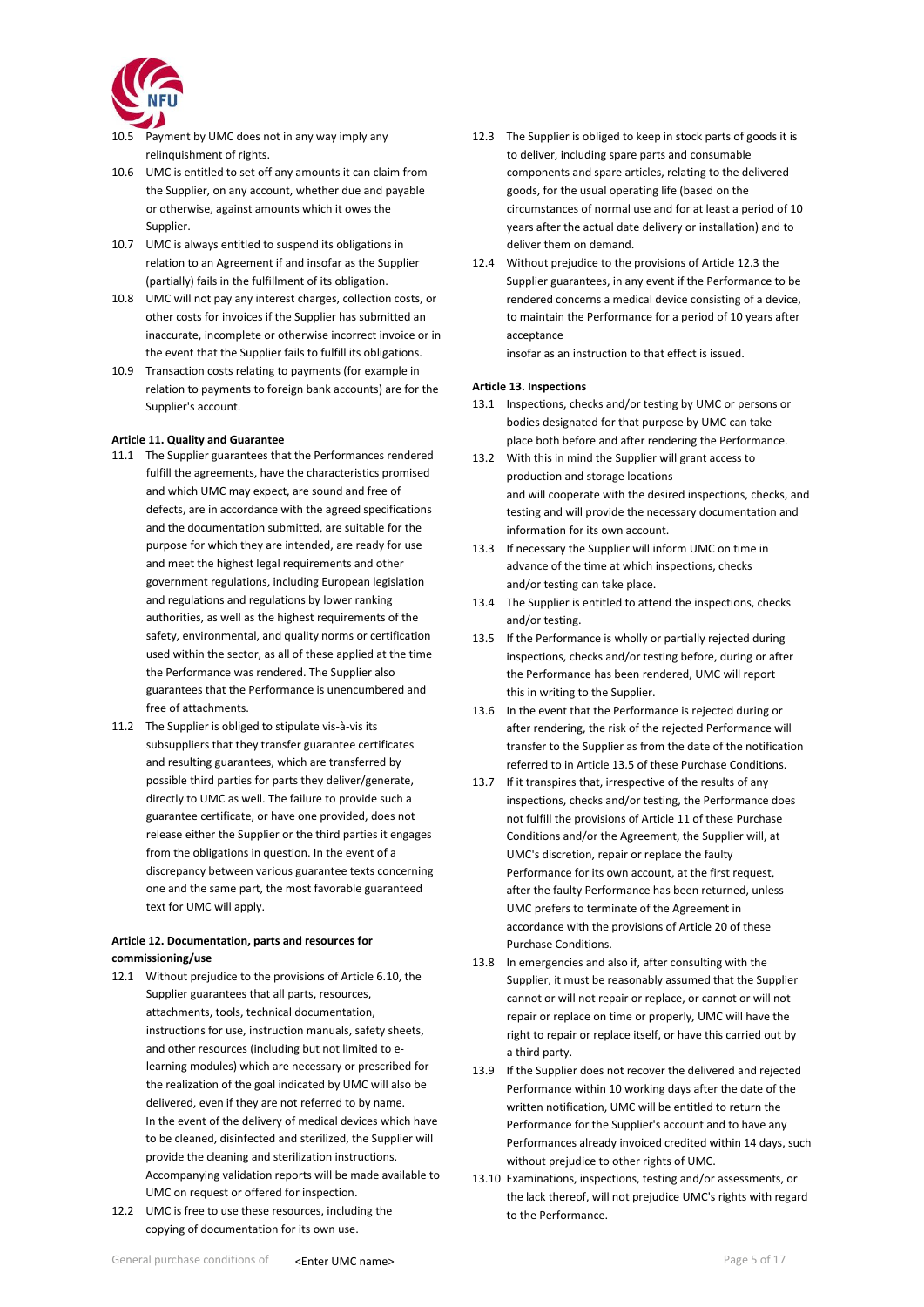

## <span id="page-5-0"></span>**Article 14. MedicalDevices**

- 14.1 If and insofar as the EU Regulation 2017/745 (Medical Device Regulation, MDR), the Dutch Medical Devices Act, and the VDSMH guidelines apply to the Performance to be rendered, said Performance and the packaging must entirely fulfill the requirements of this regulation, law, guidelines, and the secondary regulations based thereon.
- 14.2 The expiry date to be stated on the label must be as far away as possible in time from the moment of delivery, whereby there must be a period of 24 months between the moment of receipt and the expiry date.
- 14.3 If, in UMC's opinion, the expiry date of the Performance to be rendered is too close to the moment of delivery, UMC will be entitled to refuse this Performance unless this would be manifestly unreasonable in view of the circumstances. Refusal of the Performance on the grounds of this paragraph does not entitle the Supplier to compensation for any loss or damage.
- 14.4 In the case of successive deliveries of Medical Devices which are covered by the law referred to in this article, the Supplier must ensure that the final delivery has an expiry date which is later, or at least on the same date, as the preceding deliveries.
- 14.5 Wherever possible the information referred to in this article as required must be attached to packaging in the form of pictograms.
- 14.6 The Supplier must have notified UMC as to whether it is necessary to execute a Recall immediately after a failure in its product has become known. This Recall must be carried out at the supplier's expense in accordance with the procedure as can be downloaded by the Supplier from the UMC website. After being informed of a Recall by the Supplier, UMC will have the option of dissolving the Agreement or the Order.
- 14.7 With regard to the Performance in question the Supplier will cooperate immediately and unconditionally with the execution of the covenant entitled 'Safe use of medical technology in the hospital by UMC'.
- 14.8 UMC is not obliged to issue data about use to suppliers within the framework of Post Market Surveillance.
- 14.9 The Supplier will provide punctual information about availability and discontinuity. When the Supplier is no longer going to supply the product, the Supplier will inform UMC to this effect 6 months before the date of withdrawal from service.
- 14.10 The Supplier will provide information in the event of interruptions in the supply chain/logistical chain and the supplier can be held liable if it withholds information.
- 14.11 The Supplier is obliged to provide transparency in the supply chain/logistical chain if requested to do so.
- 14.12 The Supplier will supply UDI data for all medical devices on the label in accordance with EU Regulation 2017/745 (MDR).
- 14.13 In the context of UDI suppliers will use a legible barcode, preferably of the GS1 standard.
- 14.14 The Supplier will submit the currently valid CE certificate (in digital form).
- 14.15 The Supplier will submit the implant card in the case of class III medical devices.

#### **Article 15. Safety, the environment and corporate social**

#### **responsibility**

- 15.1 The Supplier accepts that it is responsible for the effects of its activities on the environment, employees, and the society in which it operates. The Supplier will endeavor to lay down structurally its own CSO policy and any CSO action plan.
- 15.2 The Supplier respects the universal standards relating to employment which are detailed in a series of treaties of the UN International Labour Organization (ILO).
- 15.3 If requested by UMC the Supplier is prepared to submit a Product's raw material passport.
- 15.4 If requested by UMC the Supplier is prepared to provide transparency, wherever possible, with regard to a Product's production chain/chain of subsuppliers.
- 15.5 The Supplier will adopt a proactive stance and will be as innovative as possible in terms of improving the environmental performance associated with the goods delivered or services provided.
- 15.6 The Supplier will comply with the most recent version of the Dutch Packaging Decree [Besluit Beheer Verpakkingen Papier en Karton].

### **Article 16. Confidentiality, data protection and personal data protection**

16.1 The Supplier will keep secret any information and/or data which it obtains within the framework of (the execution of) the Agreement and will not issue it to third parties without written permission from UMC - with the exception of third parties that it engaged in the execution of the Agreement -

unless this is done on the grounds of a legal obligation or court order. The duties of confidentiality as referred to in this Article do not relate to:

- a) information/data which was already accessible to the public at the moment at which it became available to the Supplier;
- b) information/data which was already accessible to the public after it became available to the Supplier, unless this is the consequence of non-fulfillment by the Supplier of its obligations on account of this article; or
- c) information/data which the Supplier legally obtained, or became aware of, before this information/data was made available to the Supplier.
- 16.2 The Supplier undertakes vis-à-vis UMC to impose the obligations as referred to in the previous paragraph of this article on those who (including employees of the Supplier) are charged with the execution of the Agreement on behalf of the Supplier and guarantees vis-à-vis UMC that this/these person(s) will fulfill these obligations.
- 16.3 In the event of violation by the Supplier of its obligations on account of this article the Supplier will forfeit to UMC an immediately due and payable penalty of EUR 25,000.00 per occurrence, which penalty will not affect any obligation to pay compensation which the Supplier might have.
- 16.4 The Supplier will comply with the applicable regulations in the field of information security in the healthcare sector (NEN 7510 Standard for information security in the healthcare sector) and will ensure that the Performance it renders complies with that standard. The Supplier authorizes UMC to check the process and the Performance, or to have it checked, by means of an (external) information security audit. The Supplier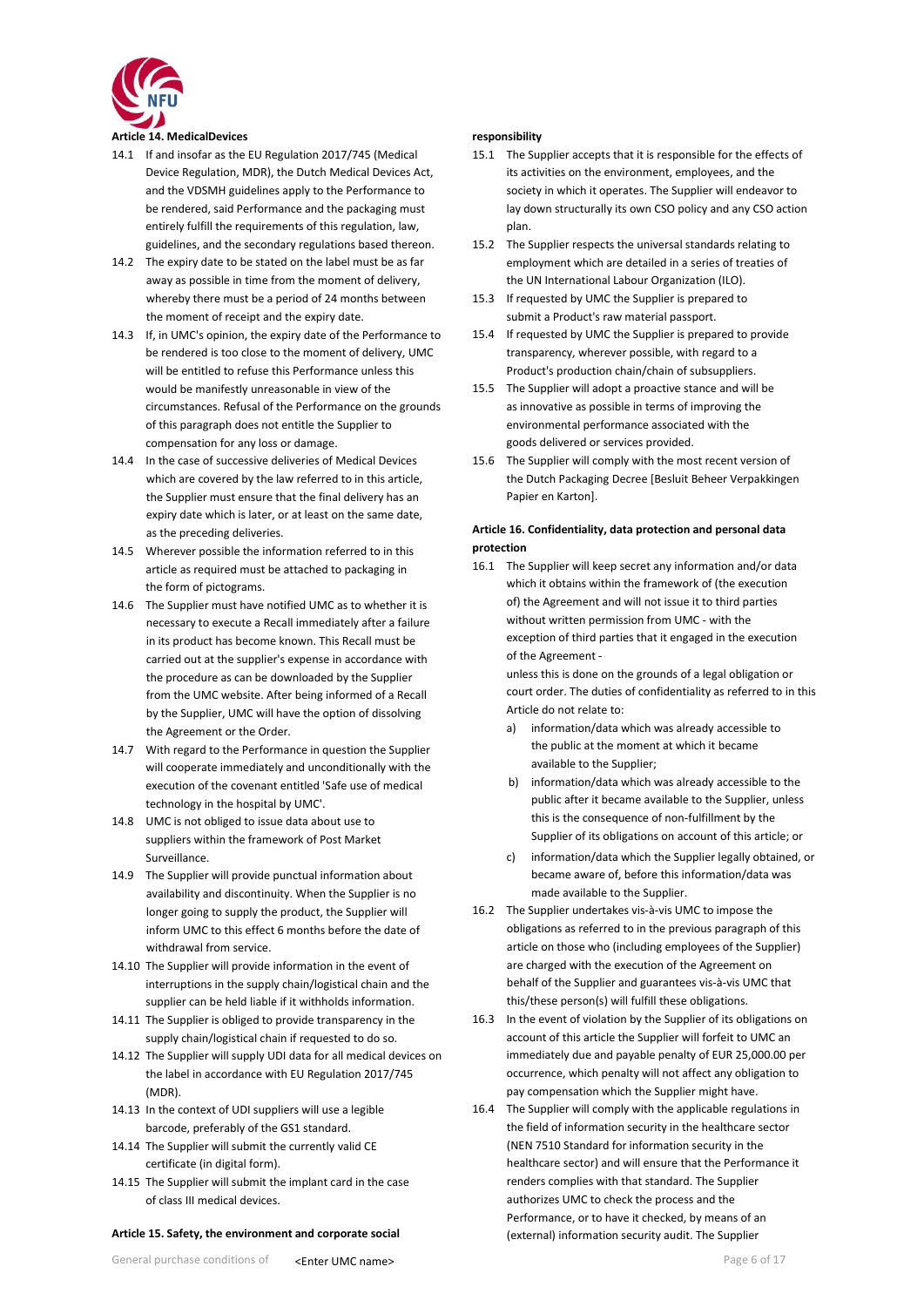

guarantees that the Performance does not contain any security measures or functions, or elements which are alien to the ICT Performance (including but not limited to logic bombs, viruses and worms, hidden encryption, Trojan horses, or other restrictions or contaminations), other than those which are referred to in the documentation.

- 16.5 The Supplier guarantees that all European and legal regulations relating to the data to be processed, particularly including the regulations by virtue of or pursuant to EU Regulation 2016/679 of the European Parliament and the Council of 27 April 2016 (General Data Protection Regulation, GDPR), have been and will be promptly observed. The Supplier will issue UMC with all information requested in relation to this immediately in writing. In any event the Supplier will arrange suitable technical and organizational measures to guarantee a level of security which is appropriate for the risk. The Supplier will indemnify UMC against all third-party claims which might be brought vis-à-vis UMC due to violation of applicable privacy law and/or regulations and/or statutory retention periods.
- 16.6 Agreements between UMC and the Supplier relating to the processing of personal data (including indirectly traceable personal data) will be laid down in writing. If it is established, at any point in time, that the Supplier is the processor in the name of or on behalf of UMC, these agreements will be laid down in a data processing agreement.
- 16.7 The Supplier will not take personal data outside the European Economic Area (EEA) without UMC's prior written permission.

# **Article 17. Intellectual property and/or other (comparable) rights**

- 17.1 The Supplier will not use the name of UMC and/or the names of its employees in publications and/or advertisements or otherwise without prior written permission of the UMC communication department.
- 17.2 If intellectual property rights and/or other (comparable) rights to the Performance and/or anything related to the Performance are vested in the Supplier or third parties, the Supplier will be obliged with regard to those rights to grant to UMC, automatically and immediately, a nonexclusive non-cancellable (sub)user license for an indefinite period of time, or to have one granted, including the right to resell the Performance it rendered and/or anything related to the Performance to third parties. The fee for this (sub)user license is included in the price of the Performance and/or anything related to the Performance.
- 17.3 The Supplier guarantees the free and uninterrupted use of the Performance and/or anything related to the Performance by UMC, or by third parties to which UMC has passed on the Performance and/or anything related to the Performance and guarantees that the Performance and/or anything related to the Performance does not violate, either entirely or partially, any intellectual property right or any other (comparable) right of third parties. The Supplier indemnifies UMC against all (threats of) claims by third parties relating to any violation of intellectual property rights and other

(comparable) rights of said third parties and will compensate UMC for all costs and loss or damage which are the consequence of any (alleged) violation, including the full costs of legal assistance.

- 17.4 Contrary to the provisions of Article 17.2 of these Purchase Conditions, all intellectual property rights and other (comparable) rights to a Performance specifically developed on behalf of UMC and/or a related Performance are vested in UMC. Insofar as these are/will be vested in the Supplier, the rights are hereby transferred to UMC by the Supplier signing an Agreement, which transfer is hereby accepted by UMC as soon as those rights are created. Insofar as an additional deed is required for the transfer of such rights, or other formalities have to be completed, the Supplier hereby authorizes UMC irrevocably to draw up said deed and sign it on behalf of the Supplier and to complete these formalities partly on behalf of the Supplier, without prejudice to the Supplier's obligation to cooperate, at the first request of UMC, with the transfer of said rights, without being able to impose additional conditions. The Supplier hereby relinquishes vis-à-vis UMC any personality rights vested in it, to the extent that the applicable regulations permit such relinquishment. The Supplier guarantees that the employees or contractors involved for its part relinquish vis-à-vis the Supplier any personality rights vested in them in the employment contract or commission contract which applies between these employees or contractors and the Supplier, to the extent that the applicable regulations permit such relinquishment.
- 17.5 Supplementary to the indemnification referred to in Article 17.3 and in the event of a ban on the use of the Performance and/or anything related to the Performance in connection with a violation of the intellectual property rights and/or other (comparable) rights of third parties, the Supplier will, at UMC's discretion, do the following as soon as possible and at its own expense:
	- a) Obtain a right of use for UMC to the relevant delivered Performance and/or anything related to the Performance.
	- b) Modify the Performance in question and/or anything related to the Performance in such a way that the rights of third parties will no longer be violated.
	- c) Replace the Performance in question and/or anything related to the Performance with an equivalent Performance with at least the same functionality and quality which does not violate the rights of third parties.
	- d) Take back the Performance in question and/or anything related to the Performance in return for repayment of all costs paid for the Performance and/or anything related to the Performance, such without prejudice to other rights of UMC, including the right to dissolve the Agreement and the right to (replacement and/or supplementary) compensation.

### <span id="page-6-0"></span>**Article 18. Transfer of rights and obligations**

18.1 The Supplier will not transfer the rights and obligations which result for it from the Agreement, either wholly or partially, to third parties without prior written permission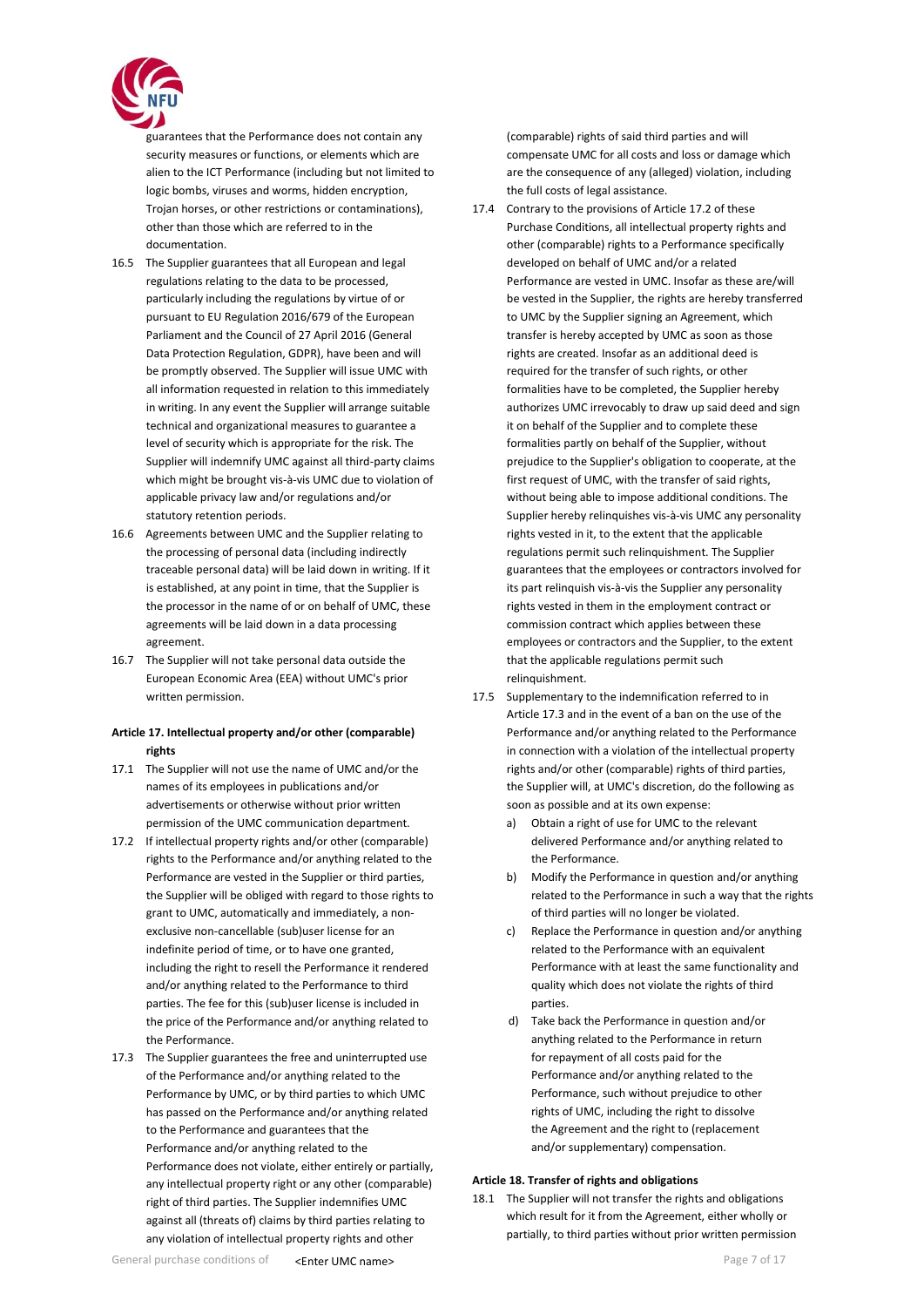

from UMC. The permission will not be withheld on unreasonable grounds.

18.2 UMC has the right to attach conditions to its permission as referred to in paragraph 1 of this article. UMC's permission, whether subject to conditions or otherwise, does not relieve the Supplier of its obligations under the Agreement and the Supplier is responsible for the contribution by third parties as if it was its own Performance.

### <span id="page-7-0"></span>**Article 19. Liability**

- 19.1 The Supplier is liable for all loss or damage suffered by UMC and/or third parties as a consequence of a failure in its Performance and/or as a consequence of, or in connection with, the execution of the Agreement.
- 19.2 The Supplier's liability as referred to in Article 19.1 for orders of which the agreed price for the Agreement is lower or equal to EUR 250,000.00 (in words: two hundred and fifty thousand euros) is limited per occurrence to an amount of EUR 1,250,000.00 (in words: one million two hundred and fifty thousand euros) with a maximum of EUR 2,500.000 (in words: two million five hundred thousand euros) per calendar year.

For orders of which the agreed price for the Agreement is more than EUR 250,000.00 (in words: two hundred and fifty thousand euros) the Supplier's liability is limited to EUR 2,500,000.00 (in words: two million five hundred thousand euros) per occurrence with a maximum of EUR 5,000,000.00 (in words: five million euros) per calendar year. The limitation of liability referred to above ceases to apply:

- a) in the event of third-party claims for compensation as a consequence of death or injury:
- b) in the event of intent or gross negligence on the part of the Supplier or its staff;
- c) in the event of a violation of intellectual property rights as referred to in Article 17 of these general conditions;
- d) in the event of a violation of the provisions of the GDPR and/or the data processing agreement.
- 19.3 UMC is liable for loss or damage suffered by the Supplier as a consequence of, or in connection with, the execution of the Agreement.
- 19.4 UMC's liability as referred to in Article 19.3 is limited to an amount of no more than EUR 500,000.00 (in words: five hundred thousand euros) per occurrence.
- 19.5 The Supplier indemnifies UMC against compensation claims by third parties (including subcontractors, the Tax and Customs Administration or social security bodies), however named, in relation to loss or damage suffered or late payments and/or costs in connection with this Agreement, for loss or damage on the grounds of liability as referred to in Articles 19.1 and 19.2 and will, at the first request of UMC, reach a settlement with said third parties, or defend itself in court, instead of or jointly with UMC – such at the discretion and approval of UMC - against claims as referred to above.
- 19.6 For the application of this article staff and employees of UMC are designated third parties, whereby the Supplier is not obliged in the relationship with UMC to compensate more loss or damage to third parties than the Supplier is obliged to in accordance with the

law.

19.7 The Supplier will ensure that it is adequately insured, during the term of the Agreement, for its liability on the grounds of this article. At the request of UMC the Supplier will submit proof of insurance cover showing that the Supplier is sufficiently insured. At the request of UMC the Supplier will submit proof of payment of the relevant payable insurance premiums.

# **Article 20. Dissolution, Termination, Force Majeure, and Cancellation of the Agreement**

- 20.1 Without prejudice to all other statutory and contractual rights to dissolve or terminate the Agreement, UMC is entitled
	- (1) to dissolve or terminate the Agreement as well as related agreements, without judicial intervention and with immediate effect by means of a registered letter, without being obliged to pay any compensation. and/or (2) to suspend its payment obligations vis-àvis the Supplier, if:
	- a) the Supplier does not fulfill its obligations under the Agreement, or does not do so on time or properly. If fulfillment is not permanently impossible, the dissolution can only be invoked after UMC has placed the Supplier in default in writing and a reasonable period for fulfillment has been granted and also if, at the end of the reasonable period for fulfillment, the Supplier continues to be negligent as regards fulfilling this/these obligations;
	- b) the Supplier has submitted a request for a suspension of payments, or a definitive suspension has been granted to the Supplier, or if the Supplier invokes (voluntary or statutory) debt rescheduling, or is bankrupt;
	- c) the Supplier (as a natural person) has submitted a request for the Natural Persons Debt Rescheduling Act [Wet Schuldsanering Natuurlijke Personen] to be declared applicable, or this request has been granted;
	- all or part of the Supplier's assets are attached;
	- e) the Supplier (as a natural person) is placed under tutelage;
	- f) The Supplier discontinues or transfers its business, or a significant part thereof, including but not limited to contributing its business to an existing or yet to be incorporated company, or changes the objects of its business;
	- g) in the event of closure, liquidation or full or partial takeover, merger or any comparable situation which leads to a (significant) change in the authority and/or control. A dissolution or termination or suspension of payment obligations as referred to under a to g of this paragraph does not affect any other rights which accrue to UMC on account of the above, including UMC's right to compensation.
- 20.2 UMC may, without prejudice to any other rights, dissolve the Agreement wholly or partially as stipulated in Article 20.1 of these Purchase Conditions if the Supplier or one of its subordinates or representatives offers or gives any benefit to a person who is part of UMC's business, or to one of its subordinates or representatives, without prior written permission to that effect from UMC. The Supplier is liable for the loss or damage (to be) suffered by UMC, which loss or damage is hereby determined to be a fixed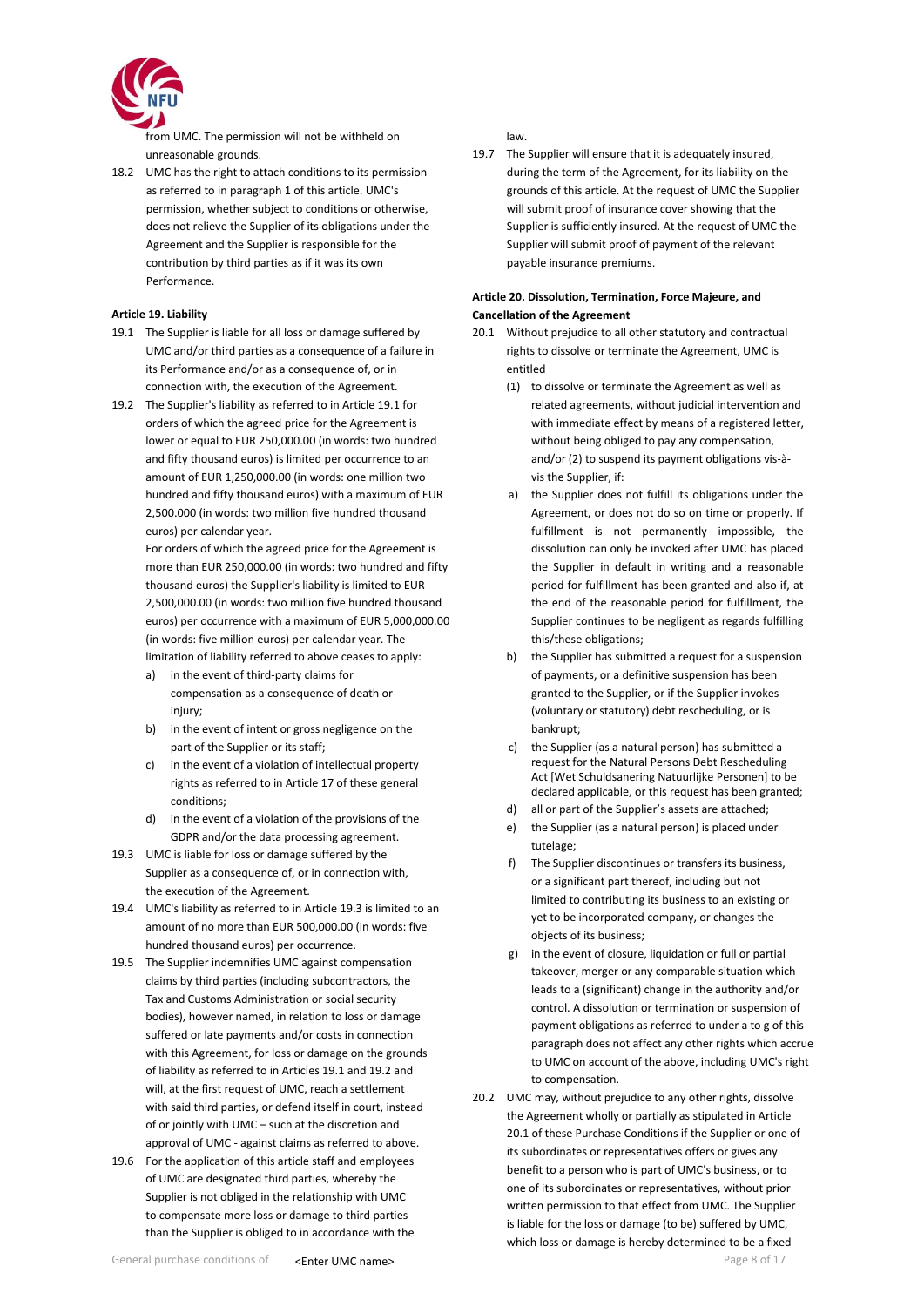

sum of EUR 25,000.00 per violation. This does not affect any other rights of UMC, such as the right to claim full compensation. The term 'person' is also taken to mean anyone who is affiliated to one of the Parties, whether on the basis of employment or otherwise.

- 20.3 All claims which UMC might have or acquire against the supplier in the instances referred to in this article are immediately and fully due and payable.
- 20.4 If the Parties are unable to fulfill their mutual obligations due to Force Majeure, those obligations will be suspended for the term of the Force Majeure.
- 20.5 The Supplier will only be able to invoke Force Majeure if it sends UMC a notification to that effect as soon as possible, accompanied by the necessary supporting documents. However, even if the Supplier has not complied with the provisions of the previous sentence, UMC can accept an invocation of Force Majeure by the Supplier for reasons of fairness.

If the Force Majeure situation on the part of the Supplier has lasted longer than one month, UMC will be entitled to dissolve the Agreement wholly or partially by means of a registered letter.

- 20.6 Agreements for a definite period of time end by operation of law on the agreed end date. UMC explicitly rejects tacit renewal. The Supplier is expected to make a renewal proposal in writing at least 3 months before the end of the contract.
- 20.7 In the event of agreements for an indefinite period of time UMC is always entitled to cancel the Agreement prematurely, without stating reasons, provided a notice period of at least 3 months is observed. UMC is not liable to pay compensation vis-à-vis the Supplier as a consequence of such a cancellation.
- 20.8 Obligations that, by their nature, are intended to continue even after dissolution of the Agreement will continue to exist after termination of said Agreement. These obligations include, among other things, indemnification against violation of intellectual (property) rights, confidentiality, disputes settlement, compensation, applicable law, and choice of domicile.

## <span id="page-8-0"></span>**Article 21. Applicable law and disputes**

- 21.1 The Agreement and all resulting or related Agreements, as well as the Purchase Conditions, are subject exclusively to Dutch law.
- 21.2 The uniform laws drawn up by the Diplomatic Conference held in The Hague in 1964 concerning the unification of international sales law (LUF and LUVI) and the Vienna Sales Convention are not applicable.
- 21.3 Any disputes (including disputes regarded as such by just one of the Parties) which might arise as a result of the Agreement or resulting agreements between the Parties will be brought before the competent court in the district in which UMC is established.

### <span id="page-8-1"></span>**Article 22. Staff and third parties**

22.1 In the context of deploying staff or third parties, the Supplier must ensure that these persons or third parties who work at UMC have been screened by UMC in terms of the validity of diplomas and that a Certificate of Good Conduct [Verklaring Omtrent het Gedrag] (VOG) in

- 22.2 The Supplier undertakes to instruct third parties it has engaged and/or employees to observe the working hours and codes of conduct that apply at UMC.
- 22.3 If the quality of the work or the conduct of an employee of the Supplier and/or a third party deployed by the Supplier is below par in the substantiated opinion of UMC, the Supplier will replace the employee or third party at the first request of UMC.
- 22.4 In the event of temporary or permanent absence of employees or third parties deployed by the Supplier, the Supplier must make replacement people available as soon as possible who have at least the same expertise, level of training, and experience as the people originally engaged.
- 22.5 In the context of performing services which are preeminently dependent on the qualities of the deployed employee or third party, UMC can demand that this employee or third party is first submitted for approval to UMC.

### **Article 23. Wage tax and social security contributions, employee insurance premiums and sole traders**

- 23.1 With regard to all employees it makes available to UMC, the Supplier undertakes to pay the payable wage tax and social security contributions and employee insurance premiums to the competent authorities. The Supplier will also ensure that the relevant returns are filed on time and in full.
- 23.2 The Supplier indemnifies UMC against all claims for payment of taxes and premiums, including the related interest, costs and fines, which are payable in relation to the people to be made available to UMC within the framework of the Agreement or resulting agreements, or for which UMC is liable.
- 23.3 UMC is entitled to demand proper proof from the Supplier regarding compliance with the obligations referred to in paragraph 1 of this article. If this proof is not provided, or if it transpires that the Supplier has not fulfilled the obligations referred to on time and in full, UMC is entitled to suspend its payment obligations.
- 23.4 UMC always has the right to pay the social insurance premiums, turnover tax, and wage tax and social security contributions, including national insurance contributions, for which UMC could be held liable, to the Supplier by crediting its G account within the meaning of the Collection of State Taxes Act 1990 [Invorderingswet 1990]. With this in mind the Supplier will open a G account if UMC asks it to do so. Every year the Supplier must submit a declaration from the Tax and Customs Administration, or an independent accountant, which shows that the wage tax and social security contributions and remittance premiums have been paid in accordance with the applicable rules, so that UMC has an insight into the Supplier's payment performance towards the Tax and Customs Administration.
- 23.5 Without prejudice to the provisions of paragraph 4 of this article, UMC is always entitled to deduct the amounts referred to of social insurance premiums, VAT, and wage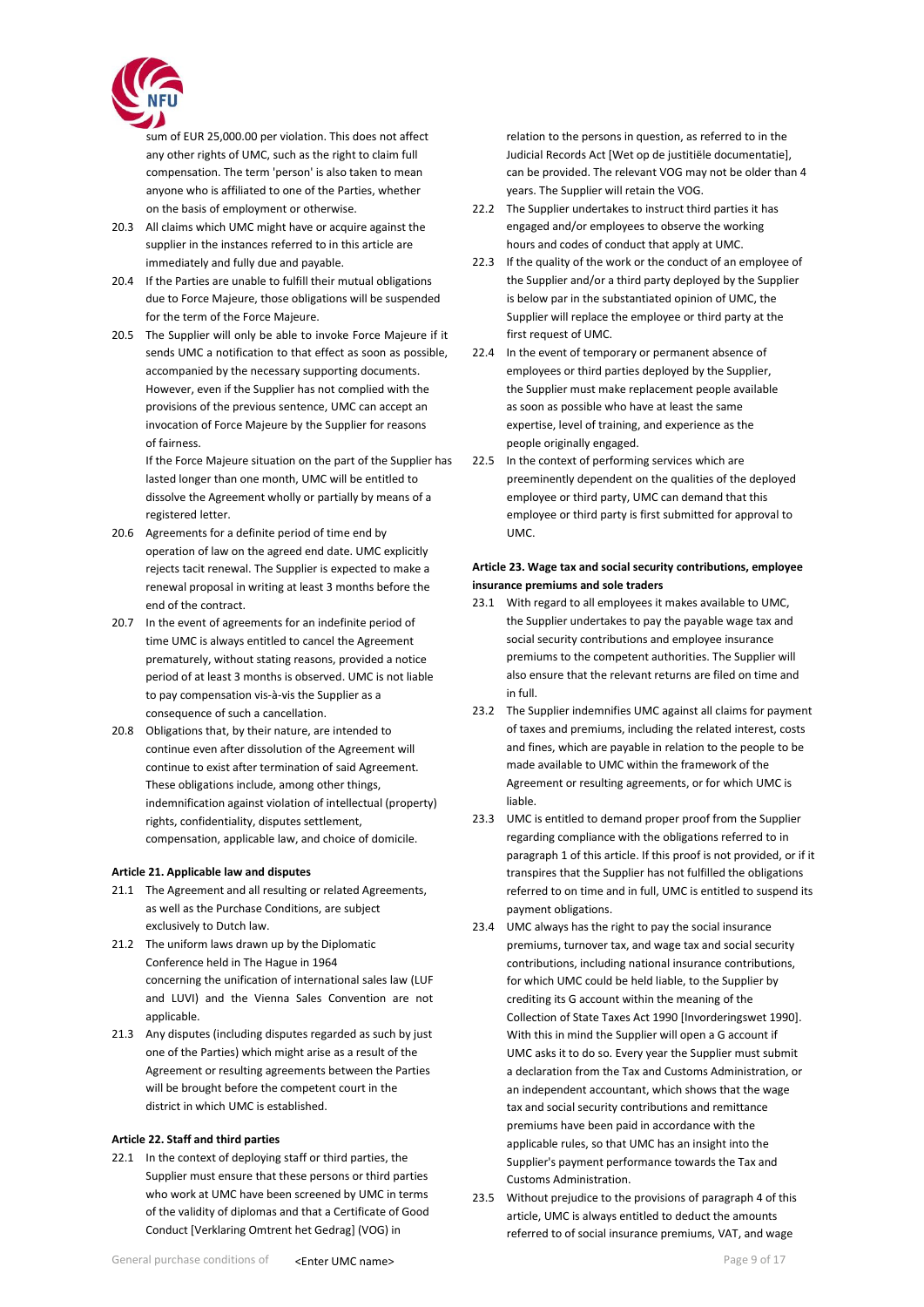

tax and social security contributions, including national insurance contributions, from the contract sum and to pay them on behalf of the Supplier directly to the Dutch Employee Insurance Agency [Uitvoeringsinstituut Werknemersverzekeringen] (UWV) or the collector of direct taxes.

- 23.6 In the instances referred to in paragraphs 4 and 5 of this article, UMC will be discharged vis-à-vis the Supplier upon payment, insofar as the payment relates to these amounts.
- 23.7 Insofar as the Supplier is a sole trader (a self-employed person without staff or a freelancer) the Agreement with UMC will be concluded subject to the suspensive condition that the Parties sign an Agreement which, within the framework of the Assessment of Employment Relationships Deregulation Act [Wet deregulering beoordeling arbeidsrelatie] (Wet DBA), has been approved by the Tax and Customs Administration. If a UMC-specific agreement has been made with the Tax and Customs Administration for the Supplier's work, within the framework of the Wet DBA, the Supplier will be obliged to sign this UMC-specific agreement. In addition, the Agreement will be concluded subject to the suspensive condition that the Supplier issues the following documents to UMC within one month after the Agreement has been formed:

Proof of registration with the Chamber of Commerce. Proof of registration as a business for turnover tax (VAT number).

If and insofar as this is required in accordance with the applicable legislation and regulations, a copy of the Supplier's residence and work permits.

A Certificate of Good Conduct as referred to in the Judicial Records Act. To this end UMC will instruct the Supplier to submit an application to the Central Agency for Certificates of Good Conduct [Centraal Orgaan Verklaring Omtrent het Gedrag] (COVOG). The costs of applying for the relevant VOG are for the Supplier's account. The Supplier will retain the VOG.

SUPPLEMENTARY CONDITIONS APPLICABLE TO THE PERFORMANCE OF SERVICES AND DELIVERIES ON THE UMC SITE

## <span id="page-9-0"></span>**Article 24. Scope of application**

- 24.1 In addition to the provisions of Articles 1 to 23 of these Purchase Conditions, the provisions of Articles 24 to 29 of these Purchase Conditions apply in the event of the performance of services and deliveries on the UMC site. In the event of conflict between the former and latter articles, the latter articles provisions will take precedence.
- 24.2 For the application of these supplementary conditions the term 'staff of the Supplier' is also taken to mean (the staff of) third parties involved by the Supplier in the execution of the Agreement(s).

### <span id="page-9-1"></span>**Article 25. Supplementary definitions**

- 25.1 Materials: Goods which are processed during the creation of tangible objects, with the exception of the Equipment to be used.
- General purchase conditions of  $\epsilon$ **Enter UMC name>** Page 10 of 17 25.2 Equipment: All vehicles, items of equipment, cranes, scaffolding and parts thereof, consumables and the like which the Supplier uses during the execution of the

Agreement, but with the exception of the Materials.

### <span id="page-9-2"></span>**Article 26. Staff, Equipment and Materials**

26.1 If the Supplier uses its own staff or third parties to perform (technical) work independently on equipment and/or resources in UMC, these people must be demonstrably authorized and competent to be allowed to carry out the work on the equipment and/or resources in question.

The people in question must also be given demonstrably adequate additional training and refresher courses. At the request of UMC the Supplier will submit relevant proofs of registration of the people in question in appropriate professional registers, etc.

If people deployed by the Supplier have no or insufficient authorities and/or qualities as referred to above, the Supplier will be liable for all resulting loss or damage such as detailed in Article 19.

- 26.2 Outside the situation described in Article 22.3 of these Purchase Conditions, the Supplier will only temporarily or definitively replace staff who are being deployed for a longer period of time if this is truly necessary and only after prior consultation with UMC. The new staff will have at least the same knowledge and experience as the staff being replaced, without this leading to higher costs for UMC or schedule-related consequences. The replacement will not imply any costs for UMC due to the transfer of activities.
- 26.3 UMC has the authority to examine and inspect all Materials and Equipment to be used by the Supplier during the execution of the Agreement.
- 26.4 UMC is entitled to inspect schedules, work schedules and work procedures, for example with regard to the deployment or application of staff and Materials, both with regard to work which is already started and work which is yet to start. If there are any doubts regarding whether the intended quality and/or schedule can be achieved, UMC can instruct the Supplier to change its provision of services, without being obliged to make any payment.

# <span id="page-9-3"></span>**Article 27. UMC site and buildings**

- 27.1 Before a start is made to executing the Agreement, the Supplier must find out about the circumstances on the site and in the buildings of UMC where the work is to be carried out and which may affect execution of the Agreement.
- 27.2 The Supplier will make sure that its presence and the presence of its staff on the site and in the buildings does not hinder the uninterrupted continuation of the activities and related processes of UMC and third parties.
- 27.3 The operations of UMC may not be interrupted as a consequence of the Supplier's work.
- 27.4 The processes of UMC will continue during the work. Work which causes nuisance must be avoided wherever possible and/or planned in consultation with the UMC departments involved.
- 27.5 Tests and work which may disrupt the operations of UMC must first be requested or submitted. This work may only be executed after explicit permission has been obtained from the UMC project manager.
- 27.6 Before the start is made to executing the Agreement, the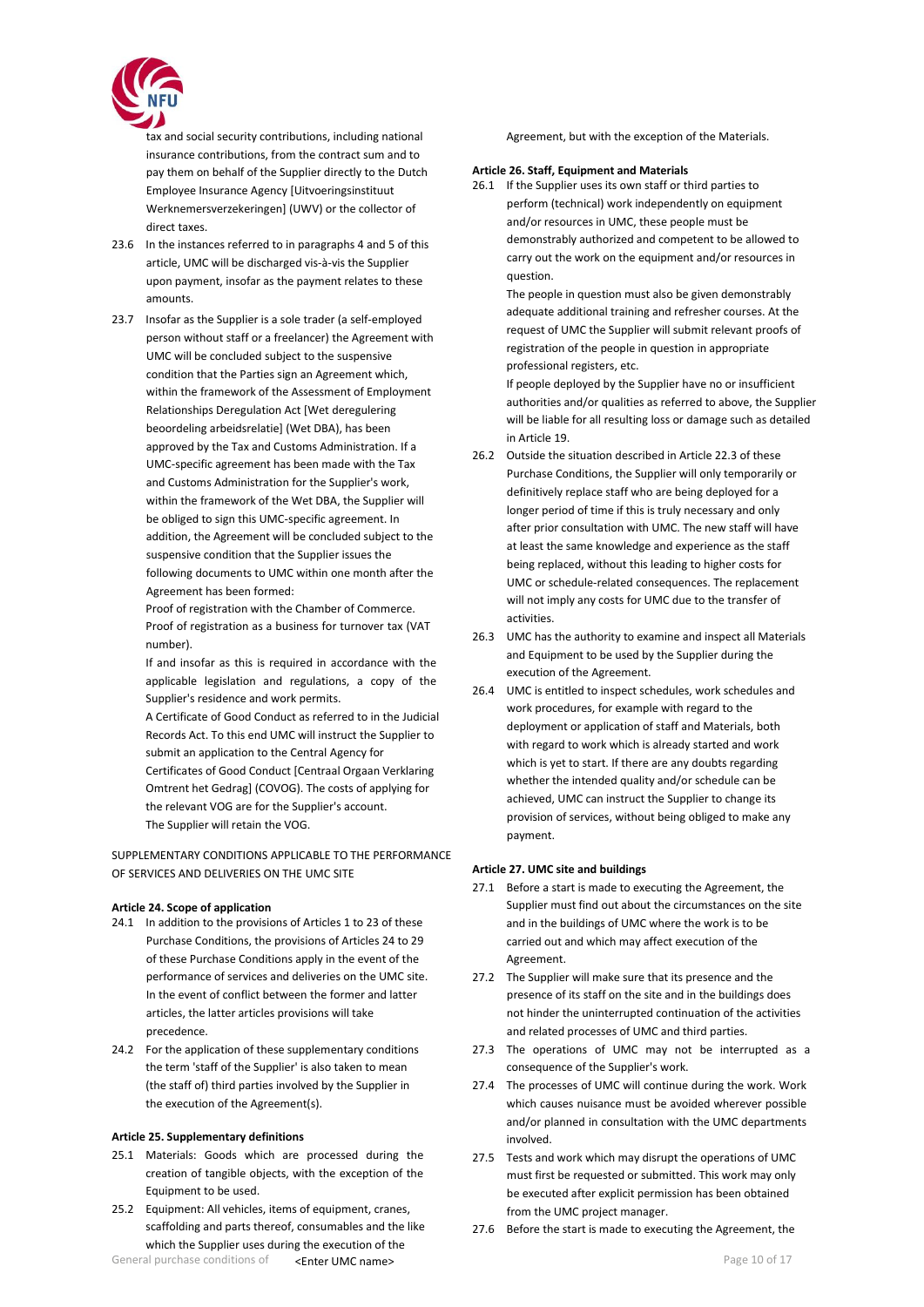

Supplier and its staff must familiarize themselves with the contents of the rules and regulations that apply on the site and in the buildings of UMC, for example with regard to safety, health and the environment, and must conduct themselves accordingly. In this context it applies in any event that the Supplier or its staff must report to the officials to be designated by UMC.

27.7 In the event of failures and other interruptions the Supplier will ensure that those failures are resolved as soon as possible in such a way that the normal operations of UMC are safeguarded wherever possible. With this in mind the Supplier will perform any necessary maintenance and/or service work, or have it performed. The Supplier is responsible and liable for the consequences which result from the failure or interruptions.

### **Article 28. Obligations of the Supplier/Execution of the work**

- 28.1 Prior to the execution of its work the Supplier will submit a work plan to UMC.
- 28.2 The Supplier will regularly report in the interim regarding work progress.
- 28.3 Work inside the premises or on the site of UMC will always be carried out under the supervision of a project manager designated by UMC, or a delegated member of staff. Any contact relating to execution of the work must be made via this project manager.
- 28.4 The staff engaged by the Supplier in the execution of the agreement will, in principle, be available in UMC and/or on the site for the hours during which the assignment is carried out, with their absence, replacement and accessibility being arranged in consultation with UMC.
- 28.5 Work will, in principle, be performed on working days during usual office hours. The Supplier undertakes to perform work, at the request of UMC, on other days and during other hours as well.
- 28.6 In the event of work on a cost-plus basis, a week or work list must be submitted to the project manager every week and, if the work is terminated within a weekly period, after termination of the

work. These lists must at least indicate the name of the person(s), the number of hours worked, any materials supplied, and extra expenditure.

- 28.7 The contact person designated by UMC (referred to as the project manager) or their deputy will check, code and sign the week or work list in question and will then issue a copy to the site agent designated by the Supplier. If it is not possible to report the prices of any delivered materials, the week or work list may be submitted to the project manager at a later date, but no later than within two working days after the end of the working week.
- 28.8 The Supplier must have a valid proof of registration with the UWV and a business permit, insofar as required. At the first request of UMC the Supplier must present the aforementioned documents.
- 28.9 At the first request of UMC the Supplier must submit a statement containing the necessary data, including in any event the names of all staff who the Supplier has engaged in the execution of the Agreement from one week to another. The Supplier indemnifies UMC against loss or damage which it suffers as a consequence of staff

deployed by the Supplier who do not have the required permits.

- 28.10 As regards the current assignment the Supplier must, at the first request of UMC, make the wage statements or the time sheets of all staff who the Supplier has engaged in the execution of the assignment available for inspection in accordance with a model drawn up by UMC.
- 28.11 In the event of variations in the amount of work the Supplier must submit two-weekly overviews to the UMC project manager.
- 28.12 On the occasion of first delivery the Supplier must submit one copy of the (draft) as-built drawings, operating instructions, etc. to the appropriate department of UMC. The (draft) revision must be approved by UMC and amended by the Supplier as necessary. In the event that draft as-built drawings are submitted, the definitive asbuilt drawings must be submitted in triplicate by no later than 4 weeks after first delivery. The Supplier must also submit in digital form data and/or revisions/(drawings) which are available digitally, such in accordance with the design software used at UMC.
- 28.13 The Supplier must itself arrange appropriate and suitable equipment and any ladders, mobile scaffold towers or other resources. In addition, the Supplier must be at least VCA\* certified if installation, construction or maintenance work is to be carried out in or around UMC.
- 28.14 Any installation-related connections (water, electricity, etc.) must always be fitted in consultation with the departments of UMC which are responsible for accommodation and real estate. The costs for the changes are for the account of UMC, unless the Order stipulates otherwise and/or unless agreed otherwise in the Agreement.
- 28.15 The use of radios is not permitted. The use of mobile telephones in the whole UMC building is permitted except where this is explicitly prohibited, as indicated on the appropriate signs. In this case these are areas where there are sensitive equipment or where using mobile phones can cause nuisance for patients and/or visitors.
- 28.16 Parking costs are for the Supplier's account, including when the Supplier deploys more than one group of staff.
- 28.17 The activation or deactivation of devices which use gases, liquids, electricity, etc. or other UMC facilities is permitted only after prior permission has been obtained from the project manager. If installations are changed, the Supplier must submit a draft as-built drawing, showing all the relevant data to the relevant UMC project manager.
- 28.18 When work is scheduled outside office hours, the Supplier must always report this to the relevant project manager. No work which causes heat, dust, smoke and/or vapor may be carried out after 4 p.m.
- 28.19 When leaving rooms the Supplier is always obliged to close doors and shafts properly. Any keys that have been issued must be returned at the end of the work, or by no later than at the end of the working day.
- 28.20 The Supplier must take sufficient protective measures to prevent damage to already erected installations or structural items.
- 28.21 When executing its work on behalf of UMC, the Supplier will not display any advertising without the explicit permission of UMC. All advertising must be submitted for assessment to UMC.
- 28.22 The Supplier will ensure that its staff, or people acting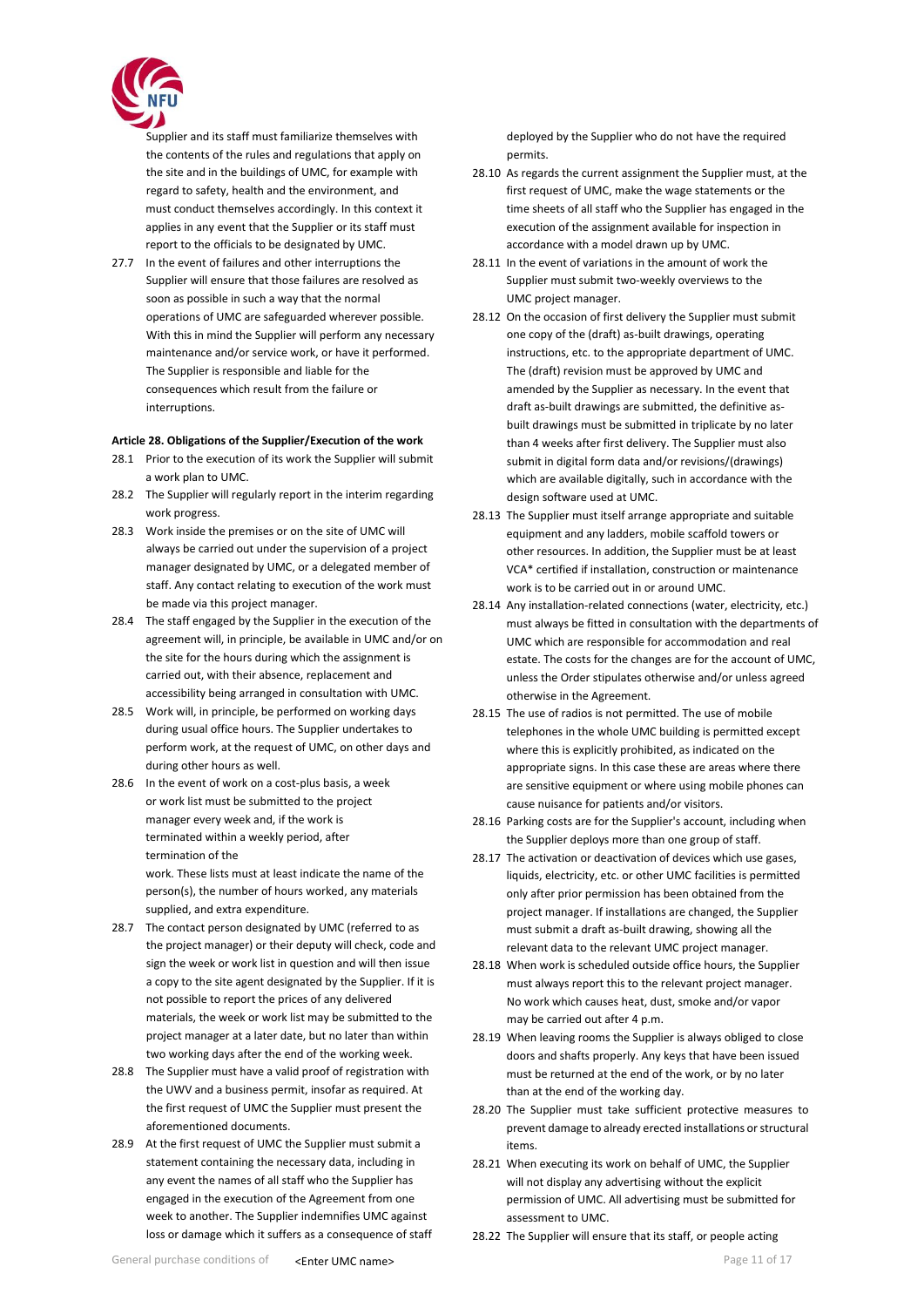

on its behalf, behave courteously towards visitors, patients, employees of UMC, and other suppliers.

## <span id="page-11-0"></span>**Article 29. Payment & pricing**

- 29.1 UMC will only process invoices for work carried out on a cost-plus basis if they are accompanied by week or work lists which have been handed in on time and approved by the project manager.
- 29.2 Risks relating to wages and materials will not be set off.
- 29.3 Part invoices can only be issued for contract sums if this has been agreed between the Parties and if the conditions for releasing the part payment have been fulfilled.

SUPPLEMENTARY CONDITIONS APPLICABLE TO APPROVALS OR TRIALS

### <span id="page-11-1"></span>**Article 30. Scope of application**

30.1 In addition to the provisions of Articles 1 to 22 of these Purchase Conditions, the provisions of Articles 30 to 34 of these Purchase Conditions apply in the event of Approvals and Trials. In the event of conflict between the former and latter articles, the provisions of the latter articles will take precedence.

### **Article 31. Supplementary definitions**

- 31.1 Equipment on Approval: Equipment and the accompanying parts, as well as equipment-related Medical Devices and/or consumables, which the Supplier makes available to UMC for a period of time on approval, or trial, or for a practical test so that UMC is able to assess whether the functionality of the Equipment and accompanying parts, as well as equipment-related Medical Devices and/or consumables, meets the wishes and/or the schedule of requirements of UMC. This also includes the goods covered by the definition of Article 1.M.
- 31.2 Approval Period: Period or term during which UMC has the Equipment on Approval or trial.

### <span id="page-11-2"></span>**Article 32. Procedure**

- 32.1 UMC issues a written trial or approval Order to the Supplier.
- 32.2 On the Order UMC states when the Approval Period ends as well as the day on which the Equipment on Approval will be collected if UMC has not taken a decision on whether to purchase the Equipment on Approval before that deadline. If UMC does not state a collection date on the Order, or if the Parties have not agreed a deadline for the duration of the Approval Period, an Approval Period of 4 weeks will apply.
- 32.3 The Parties mutually undertake to supply the Equipment on Approval complete and clean at the start and end of the Approval Period.

## <span id="page-11-3"></span>**Article 33. Rights and obligations**

- 33.1 The Supplier will make sufficient supplies available to UMC to enable UMC to make adequate use of the Equipment on Approval during the Approval Period.
- 33.2 All costs for the energy supply and the use of energy are for the account of UMC. If consumables and/or medical devices and/or re-usables or disposables are needed for a correct use of the Equipment on Approval, the Supplier will supply those materials free of charge to UMC upon

delivery of the Equipment on Approval, unless agreed otherwise.

- 33.3 In consultation with the Supplier, UMC will take responsibility and pay all the costs for ensuring that all preparations have been made and all infrastructural measures taken (also including the necessary alterations, construction of pipes, walls, installations etc.) which are required for the placement, commissioning, operation, use, and application of the Equipment on Approval.
- 33.4 Only if the Supplier has provided a statement in advance of the costs of decommissioning, disassembly, and removal of the Equipment on Approval and only if UMC decides, at the end of the agreed Approval Period, not to purchase the Equipment on Approval, will these costs be for the account of UMC if such has been agreed in advance between the Supplier and UMC.
- 33.5 During the Approval Period the Supplier is liable and responsible for the necessary and prescribed periodic maintenance as well as corrective maintenance and the checks on the Equipment, unless agreed otherwise. UMC will grant the Supplier access to the Equipment on Approval in question for this purpose. The costs involved in maintenance will therefore be for the Supplier's account.
- 33.6 The Supplier will check the Equipment on Approval in advance to make sure it works properly and is complete and must release the Equipment on Approval for use.
- 33.7 The Supplier is also responsible for supplying the right user documentation and, if required by the Equipment on Approval, for providing correct instruction on how to use the Equipment on Approval. UMC will ensure that the users of the Equipment on

Approval are available for that instruction. Approvals or Trials are subject to the same product liabilities on the part of the Supplier as in the case of the ordinary purchase of goods.

- 33.8 The Supplier must also supply all necessary documentation and instructions relating to cleaning and sanitizing the Equipment on Approval.
- 33.9 Insofar as applicable the Supplier must supply safety sheets and (a) decontamination declaration(s) to UMC.
- 33.10 The Supplier bears the entire risk (of for example fire, theft, etc.) of the Equipment on Approval during the entire Approval Period, unless gross carelessness or negligence has occurred during the Approval Period on the part of UMC in connection with the use of the Equipment on Approval.
- 33.11 The Supplier fully indemnifies UMC for all loss or damage to goods or people which might arise for UMC or for third parties during the Approval Period as a consequence of defects to the goods or other demonstrable anomalies and/or insufficient instruction about operation/use and/or which is otherwise the consequence of an attributable failure, or in the event of

an unlawful act by the Supplier, or its staff or other people who the Supplier involves in the execution of work.

33.12 If the Supplier fails to collect the Equipment on Approval on the agreed day, the risk will continue to be for the Supplier's account. If, at the end of the agreed Approval Period, the Equipment on Approval is not available to the Supplier, the risk of fire, theft, etc. will transfer to UMC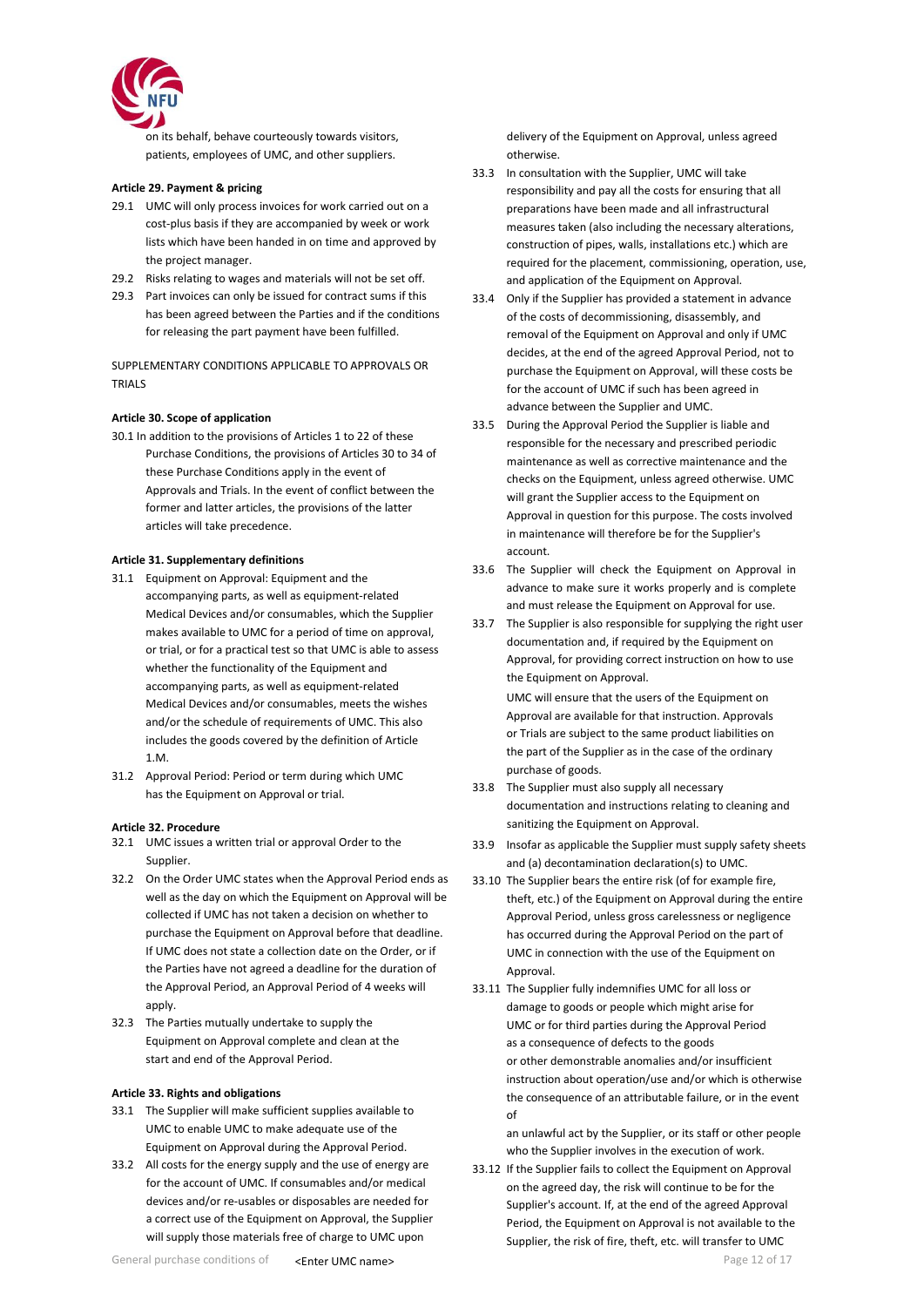

until the moment at which the Equipment on Approval is available again to be taken back by the Supplier.

- 33.13 During the Approval Period, and during transport to and from UMC, the Supplier will arrange insurance for the Equipment on Approval and the above-mentioned liability.
- 33.14 Approvals will not lead to any purchase, procurement or other obligation (for example a lease obligation) for UMC.

# <span id="page-12-0"></span>**Article 34. Purchase**

- 34.1 If UMC decides during or after the Approval Period to purchase the Equipment on Approval or comparable equipment, the purchase will be subject to the provisions described in Articles 1 to 23 of these Purchase Conditions.
- 34.2 If UMC purchases the Equipment on Approval or comparable equipment during the Approval Period, the ownership of the Equipment on Approval or comparable equipment will transfer to UMC at the moment at which UMC sends notification of the purchase to the Supplier or (in the event of comparable equipment) as soon as they have been delivered or in accordance with the manner described in the Agreement.

## SUPPLEMENTARY CONDITIONS APPLICABLE TO **CONSIGNMENT**

### <span id="page-12-1"></span>**Article 35. Scope of application**

35.1 In addition to the provisions of Articles 1 to 22 of these Purchase Conditions, the provisions of Articles 35 and 36 of these Purchase Conditions, as well as the stipulations in the Agreement, apply in the event of Consignment. In the event of conflict between the former and latter articles, the provisions of the latter articles will take precedence.

### <span id="page-12-2"></span>**Article 36. Ownership and risk**

- 36.1 The Supplier will continue to be the owner of the goods in consignment until the moment at which UMC consumes or starts using the goods. Consequently, usage will lead to a transfer of ownership.
- 36.2 UMC will inform the Supplier in writing of the expected date on which it will have consumed all goods given in consignment, or will have started using them.
- 36.3 After receipt of the notification referred to in Article 36.2, the Supplier will supplement the stock by no later than the date communicated as referred to in the previous paragraph, unless agreed otherwise in writing.
- 36.4 The Supplier undertakes to insure the Performances in consignment until the moment at which the ownership transfers to UMC pursuant to Article 36.1.
- 36.5 The Supplier will invoice on the basis of the notification that UMC has started to use the goods in consignment.
- 36.6 The Supplier can only take back goods given in consignment after consulting with UMC.
- 36.7 If it transpires after UMC has commissioned the Performances that the Performances do not fulfill the applicable requirements, the Supplier will fulfill its obligations as referred to in Article 13 of these Purchase Conditions.

## SUPPLEMENTARY CONDITIONS APPLICABLE TO LOANING AND HIRING

### <span id="page-12-3"></span>**Article 37. Scope of application**

37.1 In addition to the provisions of Articles 1 to 23 of these Purchase Conditions, the provisions of Articles 30 to 34 and 37 to 39 of these Purchase Conditions apply in the event of the loaning and hiring out of Equipment. In the event of conflict between the former and latter articles, the provisions of the latter articles will take precedence.

### <span id="page-12-4"></span>**Article 38. Supplementary definitions**

- 38.1 Hire/Loan Equipment: The agreed equipment, including accompanying peripherals, materials and software, insofar as applicable, which the Supplier hires out and/or loans out to UMC.
- 38.2 Hire/Loan Period: The period during which the Hire/Loan Equipment is hired out and/or loaned out to UMC.

# <span id="page-12-5"></span>**Article 39. Loaning and/or Hiring**

- 39.1 The Supplier loans out and/or hires out the Hire/Loan Equipment to UMC during the Hire/Loan period. The Supplier will make the Hire/Loan Equipment available to UMC in a good state of repair. The Supplier will also issue instructions to UMC regarding use of the Hire/Loan Equipment and, as necessary, any additional relevant training.
- 39.2 During the Hire/Loan Period the Supplier is responsible for the proper operation of the Hire/Loan Equipment and will maintain the Hire/Loan Equipment at its own expense, unless agreed otherwise in writing.
- 39.3 During the Hire/Loan Period the Supplier is liable for loss or damage to the Hire/Loan Equipment and the Supplier will insure the Hire/Loan Equipment and keep it insured at its own expense against loss or damage, unless agreed otherwise in writing.
- 39.4 The Hire/Loan Equipment can only be installed and/or connected in/to the system of UMC on the instructions of UMC.

### SUPPLEMENTARY CONDITIONS APPLICABLE TO ICT PERFORMANCE

### <span id="page-12-6"></span>**Article 40. Scope of application**

40.1 In addition to the provisions of Articles 1 to 23 of these Purchase Conditions, the provisions of Articles 40 to 47 of these Purchase Conditions, as well as the stipulations in the Agreement, apply in the event of ICT Performance. In the event of loaning, hiring, or consignment, Articles 30 to 39 of the Agreement are applicable. In the event of conflict between the former and latter articles, the provisions of the latter articles will take precedence.

## <span id="page-12-7"></span>**Article 41. Supplementary definition**

- 41.1 ICT Performance: all goods and/or services in the field of ICT which the Supplier delivers or offers to UMC, such as:
	- a) The supplying, converting, installing, implementing, maintaining, repairing and manufacturing of and advising on (parts of) software, system software, hardware (including medical equipment of which the software forms an important component) or IT systems, such with accompanying materials, resources, replacement parts and documentation.
	- b) The issuing of software licenses and/or intellectual property rights to the ICT Performance.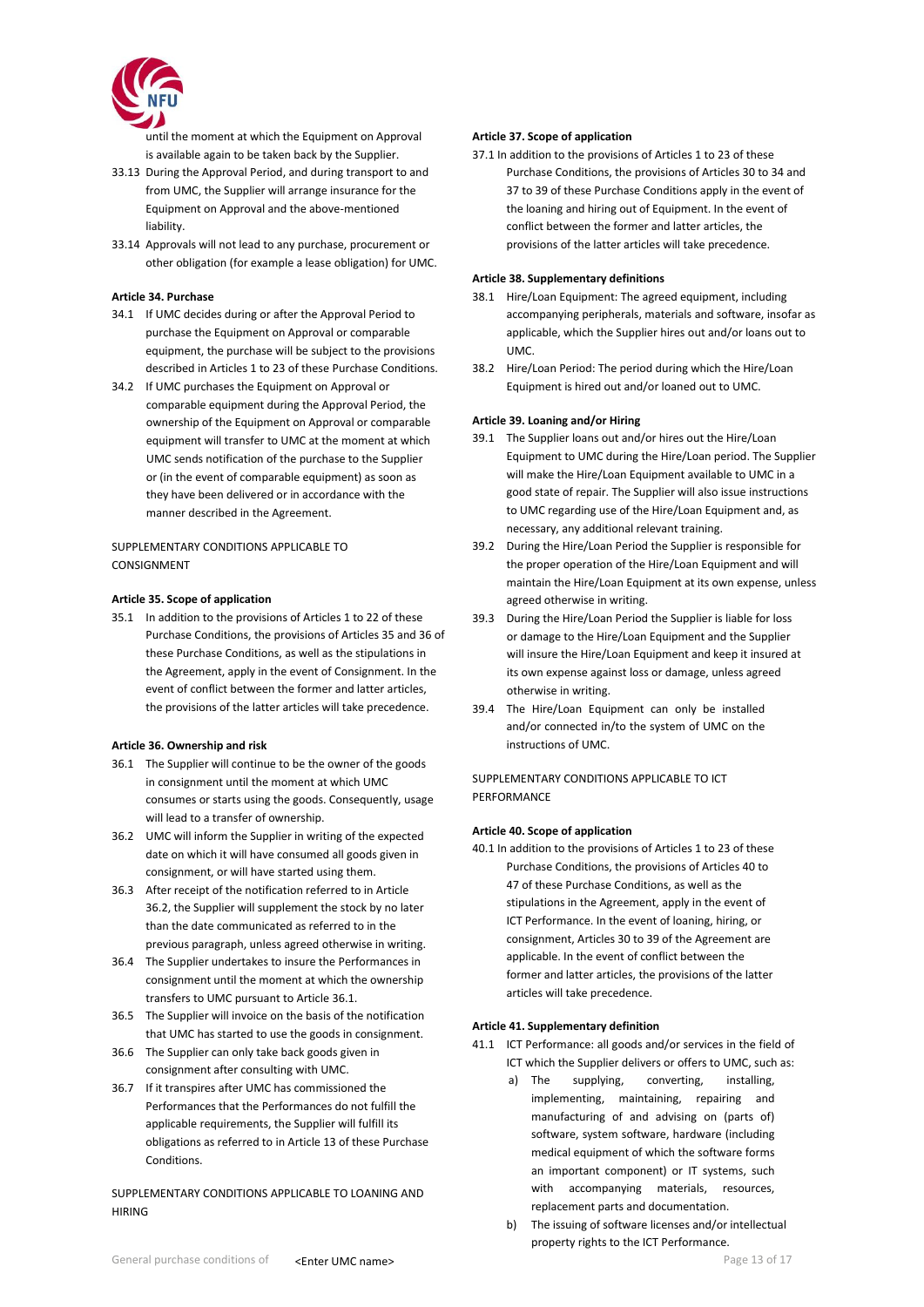

- The maintaining and hosting of networks and websites.
- d) The delivery of telecom services.
- e) The registering of domain names and arranging their registration.
- f) The designing of websites and web applications.
- g) Updates: Changes or modifications to, or updating of, the Performance, in terms of both software and hardware, which are intended to maintain or improve the technical functioning in accordance with the agreed specifications in order to increase operational reliability and operational safety. The Supplier will provide updates free of charge.
- h) Upgrades: Principally modernizations or changes to the functionality of the Performance in terms of both software and hardware. During the operating life of the Equipment, the Supplier will supply and implement all available Upgrades free of charge to UMC which have been made obligatory for the UMC by the Supplier, or Upgrades which are obligatory within the framework of safety requirements and in connection with the legislation and regulations which relate to the Equipment
	- . This will take place in consultation with UMC.

### <span id="page-13-0"></span>**Article 42. Quality/guarantee/updates and upgrades**

- 42.1 With regard to the ICT Performance the Supplier guarantees, in addition to the stipulations in Article 11, that:
	- a) the ICT Performance also fulfills the stipulations in this article in the event of peak load;
	- b) the ICT Performance is efficient, coherent and of sound quality;
	- c) the ICT Performance can be used without modifications and is and will stay fully compatible with the existing ICT environment of UMC;
	- d) the ICT Performance does not contain any security measures or functions, or elements which are alien to the ICT Performance (including but not limited to logic bombs, viruses and worms, hidden encryption, Trojan horses, or other restrictions or contaminations) other than those which are referred to in the documentation;
	- e) new upgrades and updates of the ICT Performance will be regularly issued and that it will be possible to supply, at a reasonable price, (equivalent, interchangeable and functionally similar) parts, components and extensions, as available (and/or announced) when the Agreement is signed. UMC is entitled, but not obliged, to start using the new Upgrades and Updates. Updates and Upgrades can only be implemented after written permission has been obtained from UMC.

Non-embedded Software clause: all Upgrades relating to the operating system (such as Windows, Unix, etc.) are included in the purchase price and will be supplied and implemented by the Supplier free of charge during the operating life of the Equipment following written approval from, or on behalf of, UMC. UMC is not under any obligation in this respect.

f) the quality and capacity of any third parties it engages at least correspond with those of the Supplier; it will observe all other guarantees which

- 42.2 Without prejudice to the provisions of Article 42.1, the Supplier also guarantees, for the term of twelve months after acceptance, that defects in the ICT Performance will be remedied for the Supplier's account. The term 'defects' in these supplementary conditions must be interpreted as: the non-fulfillment, or incomplete fulfillment, by the ICT Performance of the agreed specifications, or the otherwise improper functioning of the ICT Performance. If the ICT Performance does not fulfill the provisions of Articles 11 and 42.1 within a period of twelve (12) months (or the guarantee term used by the Supplier, if this is longer) after rendering, the Supplier will, at its own expense at the first request of UMC, rectify or replace the ICT Performance as soon as possible and by no later than within two weeks, without prejudice to other rights of UMC on account of the Agreement or a resulting additional (maintenance) agreement. If the ICT Performance is replaced pursuant to this article, a new period of 12 months will start. If the Supplier is of the opinion that UMC cannot invoke the guarantee provisions because a non-working function or a non-working part is not one of the guaranteed characteristics, or because a defect is due to other causes not attributable to the Supplier, the burden of proof in this matter will be borne by the Supplier. If the Supplier does not fulfill its obligation to rectify defects on time, UMC will be entitled, after prior written notification and without prejudice to its other rights, to rectify these defects either itself, or to have them rectified by third parties, at the Supplier's expense. The Supplier is obliged to cooperate. In that case the Supplier is obliged to issue the necessary information at the first request.
- 42.3 If changes occur the Supplier must have adapted the software accordingly within a reasonable time, being no later than the statutory deadline by which the change will come into effect in the respective legislation and regulations. The allocation of costs will be determined in consultation.

### <span id="page-13-1"></span>**Article 43. Documentation**

- 43.1 The Supplier will provide UMC with a sufficient number of copies of documentation relating to the ICT Performance. This documentation must:
	- a) be drawn up in the Dutch language, unless agreed otherwise;
	- b) provide a correct, full, and detailed description of the ICT Performance and its functions;
	- c) enable (users of) UMC to test the ICT Performance or have it tested,
	- d) enable (users of) UMC to maintain it (or have it maintained) and use all the capabilities of the ICT Performance in a straightforward manner.

The documentation must always be issued on time, before or simultaneously with the rendering of the (test versions of the) ICT Performance.

43.2 The Supplier will ensure that the documentation it submits is replaced, changed or amended as soon as possible at its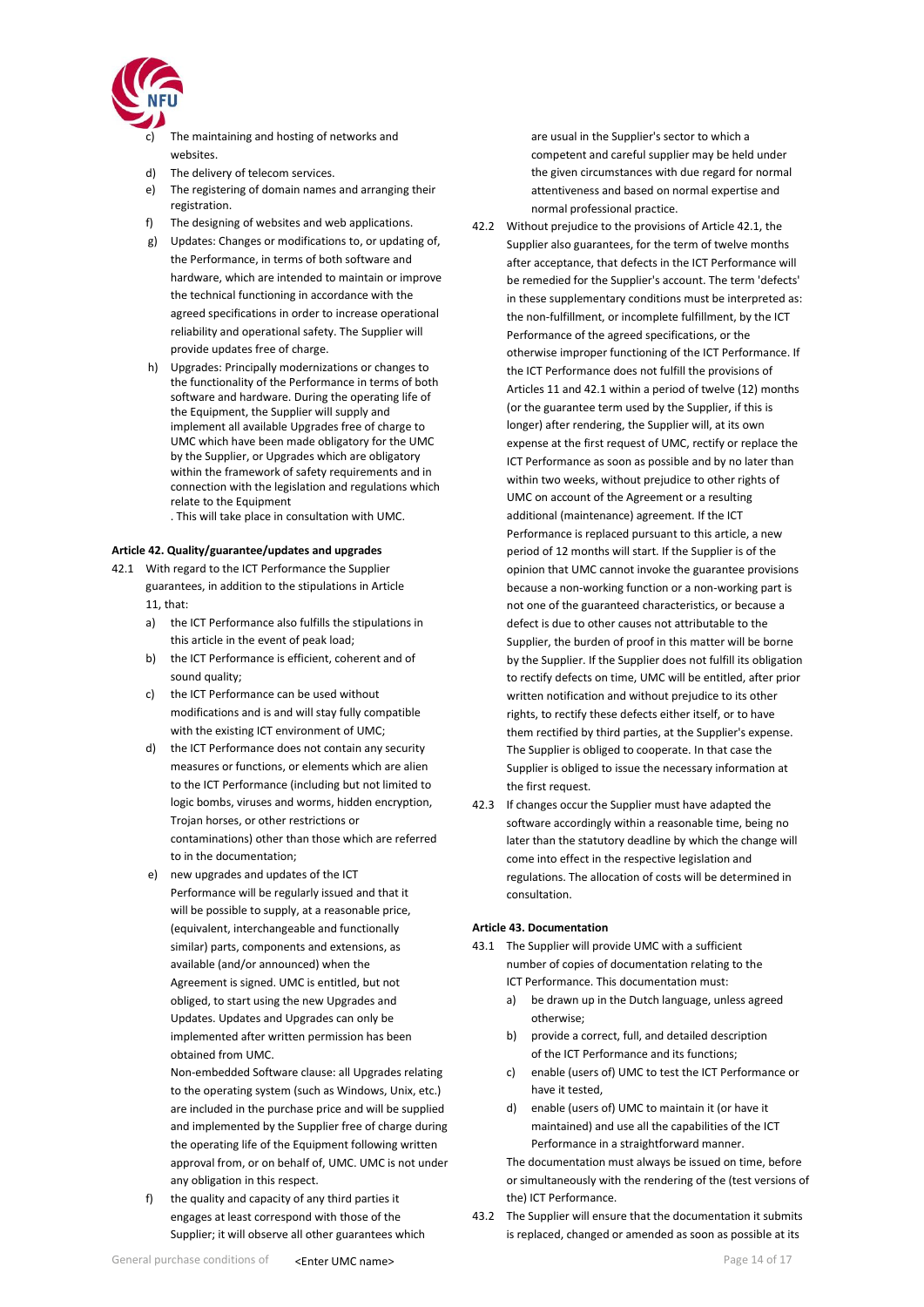

own expense, if at any time during the period that the ICT Performance is used by UMC it transpires that the documentation contains incorrect or otherwise incomplete, insufficient, unclear, or outdated information.

# <span id="page-14-0"></span>**Article 44. Delivery, Implementation/Installation and Acceptance test**

44.1 The Supplier will deliver the ICT Performance to UMC in accordance with the time schedule included in the Agreement, such in return for a proof of delivery. Unless UMC explicitly indicates that it is going to do this itself, the implementation or installation will take place in accordance with

> the time schedule recorded in the Agreement. The Supplier will ensure that the ICT Performance is implemented or installed in conjunction with the ICT environment which already exists at UMC.

The Supplier will carry out internal operational testing as part of the implementation or installation, the purpose of which is to enable the Supplier to determine for itself that the ICT Performance works properly, both with regard to the various parts and in its entirety.

As soon as the Parties are of the opinion that the implementation or installation has been completed, the Parties will draw up and sign a proof of implementation or installation. This proof will not prejudice the provisions of the Agreement and these Purchase Conditions regarding acceptance and guarantee. Unless agreed otherwise in writing, the acceptance test will be drawn up by the Supplier and offered on time to UMC. The acceptance test relates to all parts of the ICT Performance.

44.2 Immediately after the acceptance test an official report will be drawn up and signed by the Parties recording any defects displayed by the ICT Performance. The Supplier will rectify these defects within a reasonable jointly determined deadline of no more than two (2) weeks, at its own expense. After that a second acceptance test will be carried out.

> If UMC then rejects the ICT Performance again, UMC can dissolve the Agreement extrajudicially with immediate effect - without any notice of default being required and/or claim compensation, without prejudice to its right to claim complete fulfillment.

- 44.3 Small defects, at the discretion of UMC, will not prevent acceptance, without prejudice to the Supplier's obligation to rectify these defects as soon as possible free of charge. Acceptance of the ICT Performance does not prejudice other rights of UMC.
- 44.4 Without prejudice to the provisions of Article 8 of these Purchase Conditions, it applies that if the ICT Performance consists of hardware, the ownership of that hardware will transfer to UMC after acceptance by UMC in accordance with the provisions of this article.

# **Article 45. Intellectual property and other (comparable) rights**

45.1 Without prejudice to the provisions of Article 17 of these Purchase Conditions it applies that, if intellectual property rights and/or other (comparable) rights to the Performance and/or anything related to the Performance are vested in the Supplier or third parties, the Supplier will be obliged with regard to those rights to grant to UMC, automatically and immediately, a non-

exclusive non-cancellable (sub)user license for an indefinite period of time, or to have one granted, without UMC owing any extra costs to the Supplier. Insofar as the performance is an ICT Performance in relation to which the Supplier possesses the intellectual property rights and/or other (comparable) rights, the Supplier hereby declares that it will conclude, at the first request of UMC, an escrow agreement relating to the source code of this ICT Performance, with a company designated by UMC which is established in the Netherlands that is specialized in software source code escrow, based written conditions yet to be agreed.

45.2 Contrary to the provisions of Article 45.1 of these Purchase Conditions, all intellectual property rights and/or other (comparable) rights to a specific ICT Performance developed on behalf of UMC, including software and the source code, the materials and documentation required for use and maintenance, are vested in UMC, and insofar as these are/will be vested in the Supplier, the rights are hereby transferred to UMC by the Supplier signing an Agreement, which transfer is hereby accepted by UMC as soon as those rights are created. Insofar as an additional deed is required for the transfer of such rights, or other formalities have to be completed, the Supplier hereby authorizes UMC irrevocably to

draw up said deed and sign it on behalf of the Supplier and to complete these formalities partly on behalf of the Supplier, without prejudice to the Supplier's obligation to cooperate, at UMC's first request, with the transfer of said rights, without being able to impose additional conditions. The Supplier hereby relinquishes vis-à-vis UMC any personality rights vested in it, to the extent that the applicable regulations permit such relinquishment. The Supplier guarantees that the employees or contractors involved for its part relinquish vis-à-vis the Supplier any personality rights vested in them in the employment contract or commission contract which applies between these employees or contractors and the Supplier, to the extent that the applicable regulations permit such relinquishment.

- 45.3 Unless the Parties agree otherwise, the Supplier will make the source code relating to the ICT Performance developed for UMC, as referred to in Article 45.2, available to UMC when submitting the initial version thereof for acceptance, or at the first request of UMC. Whenever changes in the ICT Performance referred to lead to changes in the source code, the changed source code will be made available to UMC. The ownership of the source code carrier will be automatically transferred to UMC at the moment it is made available to UMC.
- 45.4 UMC is entitled to make a number of backup copies of software supplied by the Supplier. If it is unable to do so as a consequence of security measures, the Supplier will, at the first request, make a number of backup copies available to it free of charge.
- 45.5 Insofar as the Supplier does not itself possess the intellectual property rights to the ICT Performance it is to render to UMC, it will report this clearly and on time to UMC before the Agreement is concluded and the Supplier guarantees that it has obtained authority from the entitled party to sublicense the ICT Performance in question and accompanying documentation to UMC, whereby the